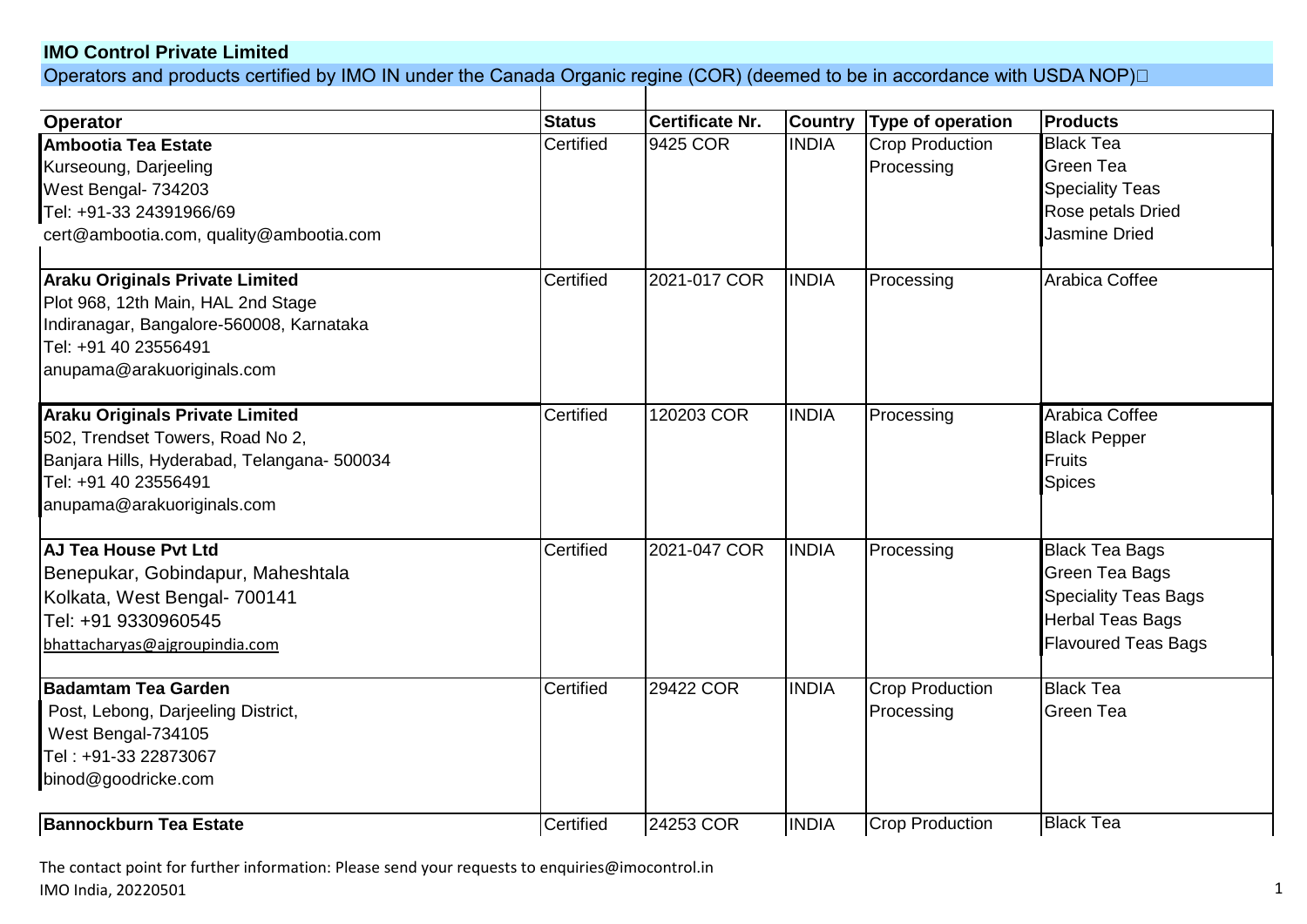| P.O, Lebong, Darjeeling, West Bengal-734015<br>Tel: +91 8972905503<br>bdtcpt@dataone.in                                                                                           |           |              |              | Processing                           | <b>Green Tea</b>                                                                                                                                              |
|-----------------------------------------------------------------------------------------------------------------------------------------------------------------------------------|-----------|--------------|--------------|--------------------------------------|---------------------------------------------------------------------------------------------------------------------------------------------------------------|
| <b>Barnesbeg Tea Garden</b><br>P.O., & District Darjeeling,<br>West Bengal-734101<br>Tel: +91-33 22873067<br>binod@goodricke.com                                                  | Certified | 27079 COR    | <b>INDIA</b> | <b>Crop Production</b><br>Processing | <b>Black Tea</b><br><b>Green Tea</b>                                                                                                                          |
| The Bombay Burmah Trading Corporation Limited<br>Post Box No. 573, Subramanian Road,<br>Willingdon Island, Cochin, Kerala-682003, India<br>Tel:0484 2666251<br>marketing@bbtcl.in | Certified | 25124d COR   | <b>INDIA</b> | Processing                           | <b>Arabica Coffee</b><br>Robusta Coffee<br><b>Black Tea</b><br><b>Green Tea</b><br><b>Speciality Teas</b><br>White Pepper<br>Dried Cardamom<br>Eucalyptus Oil |
| <b>BBTC-Dunsandle Estate-Somerdale Division</b><br>Dunsandle P.O., Ooty-643005<br>The Nilgiris, Tamilnadu<br>Tel: +91-04253 234 244<br>mgr.dunsandle@bbtcl.in                     | Certified | 9416b COR    | <b>INDIA</b> | <b>Crop Production</b><br>Processing | <b>Black Tea</b><br>Baimudan Tea<br>Eucalyptus Oil                                                                                                            |
| <b>BBTC-Devala &amp; Hilltop Estates</b><br>Sholur P.O., Ooty-643005,<br>Nilgiris District, Tamilnadu<br>Tel:+91- 423 225 6610<br>mgr.dunsandle@bbtcl.in                          | Certified | 2018-304 COR | <b>INDIA</b> | <b>Crop Production</b>               | Tea leaves fresh                                                                                                                                              |
| The Bombay Burmah Trading Corporation Ltd<br>Singampatti Organic Project, Oothu Estate,<br>Nalumukku P.O., Tamil Nadu-627427<br>Tel: +91 4634 272016<br>mgr.oothu@bbtcl.in        | Certified | 25124 COR    | <b>INDIA</b> | <b>Crop Production</b><br>Processing | <b>Black Tea</b><br><b>Green Tea</b><br><b>Speciality Teas</b><br><b>Pepper Dried</b>                                                                         |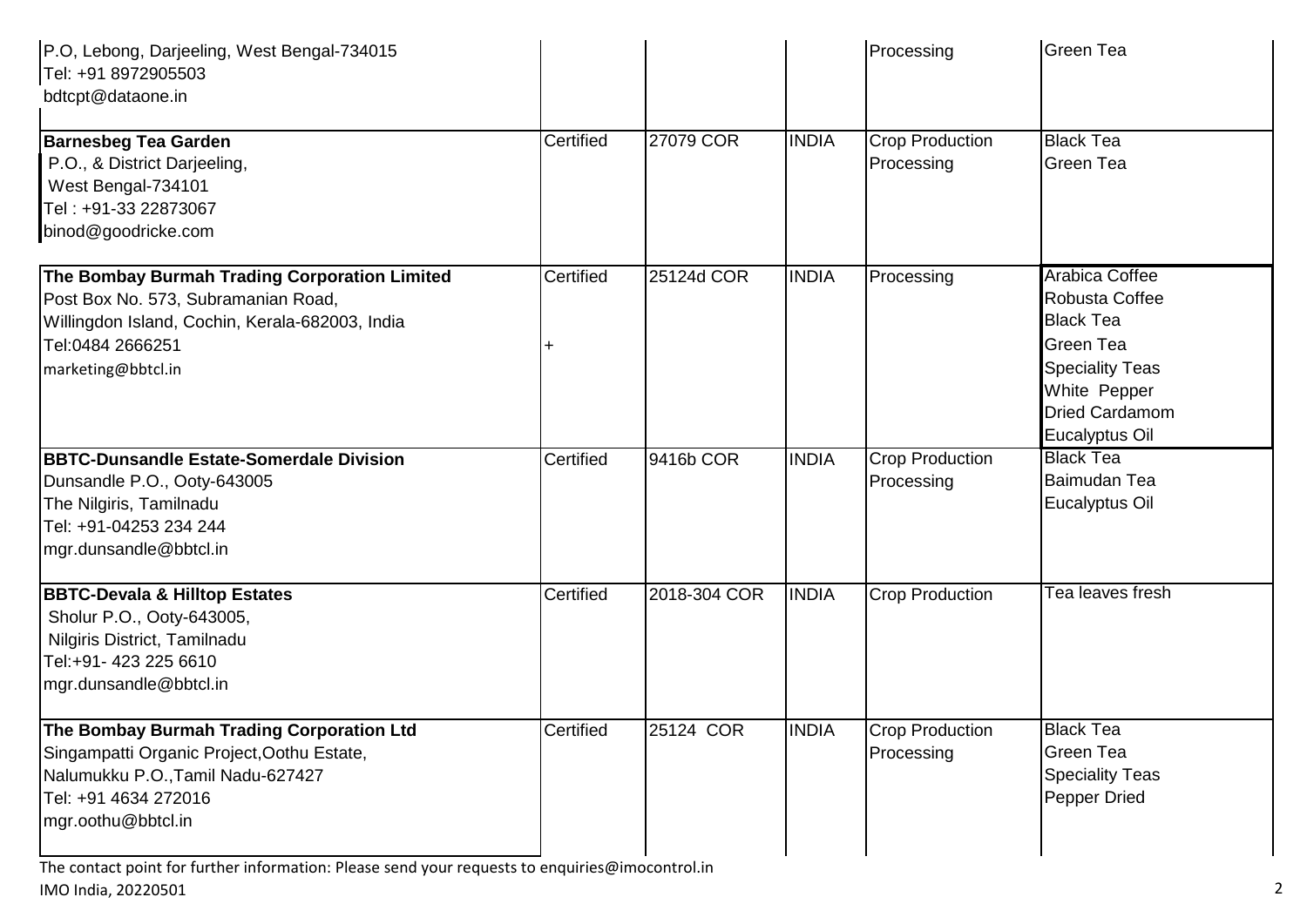| The Bombay Burmah Trading Corporation Ltd-Pollachi<br>Sakthi Mills Complex, Sangapalayam Vill., Pollachi,<br>Coimabtore, Tamil Nadu-642001<br>Tel:08940687725<br>marketing@bbtcl.in | Certified | 2020-290 COR | <b>INDIA</b> | Processing                           | <b>Black Tea</b><br>Green Tea<br>Eucalyptus Oil                                                                      |
|-------------------------------------------------------------------------------------------------------------------------------------------------------------------------------------|-----------|--------------|--------------|--------------------------------------|----------------------------------------------------------------------------------------------------------------------|
| <b>Castor Products Company</b><br>Plot No.1 & 3, Survey No. 301, Village Nandgam,<br>Bhachau Taluk, Kutch, Gujarat - 370 140.<br>Tel: +91 2836-229510<br>nanalal@castorproducts.com | Certified | 28514 COR    | <b>INDIA</b> | Processing                           | Castor oil & Castor products                                                                                         |
| Castor Products Company - Manojbhai Solanki Farm<br>Nadapa Village, Bhuj Taluk,<br>Kutch District-370001, Gujarat<br>Tel: +91 2836-229510<br>nanalal@castorproducts.com             | Certified | 3156e COR    | <b>INDIA</b> | Crop production                      | Castor<br>Cereals<br><b>Fruits</b><br>Vegetables<br><b>Neem</b>                                                      |
| <b>Chamraj Tea Estate</b><br>Chamraj post<br>The Nilgiris, Tamil Nadu- 643204<br>Tel:+91 423 2258737<br>chamrajtea@gmail.com<br>www.unitednilgiritea.com                            | Certified | 26517 COR    | <b>INDIA</b> | Crop production                      | Tea leaves fresh<br><b>Herbs</b><br>Bird of paradise                                                                 |
| Chamraj Tea Factory<br>Chamraj Estate, Chamraj Post<br>The Nilgiris, Tamil Nadu- 643204<br>Tel: +91 423 2258737<br>chamrajtea@gmail.com<br>www.unitednilgiritea.com                 | Certified | 2015-572 COR | <b>INDIA</b> | Processing                           | <b>Black Tea</b><br>Green Tea<br><b>Speciality Teas</b><br><b>Decaffeinated Teas</b><br>Herbs dried<br>Chamomile tea |
| <b>Chamong Tea Estate</b><br>Pokhriabong, Darjeeling,<br>West Bengal-734216                                                                                                         | Certified | 9627 COR     | <b>INDIA</b> | <b>Crop Production</b><br>Processing | <b>Black Tea</b><br><b>Green Tea</b>                                                                                 |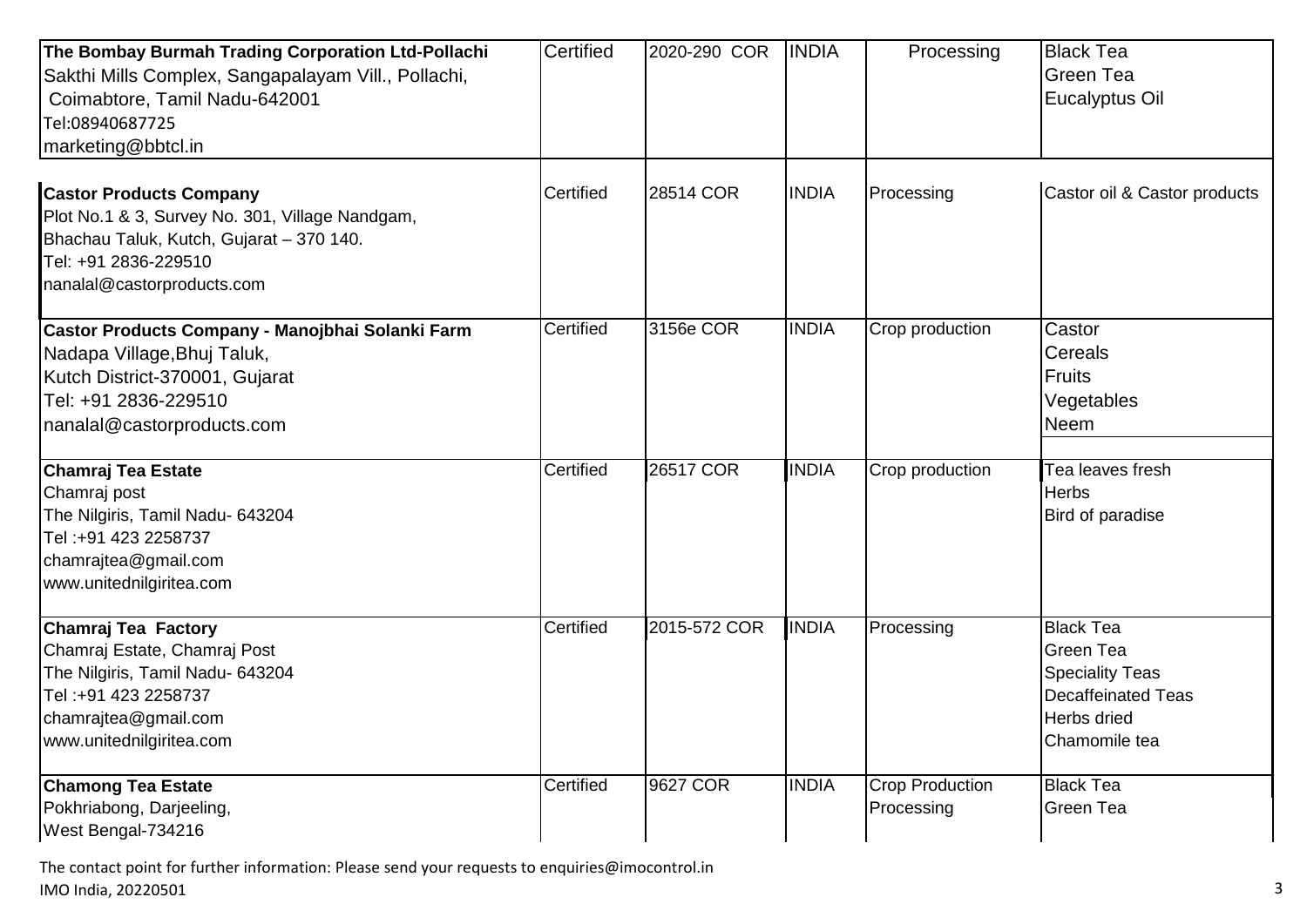| Tel: +91- 33 30936400                                                                                                                                                                                    |           |              |              |                                                 |                                                                                                       |
|----------------------------------------------------------------------------------------------------------------------------------------------------------------------------------------------------------|-----------|--------------|--------------|-------------------------------------------------|-------------------------------------------------------------------------------------------------------|
| chamong@snonline.com,                                                                                                                                                                                    |           |              |              |                                                 |                                                                                                       |
| <b>Chamong Tee Exports (P) Ltd</b><br>2 NC Dutta Sarani, Sagar Estate,<br>5th Floor, Unit 1, Kolkata,<br>West bengal- 700001<br>Tel:+91-33 30936400, 30936423<br>chamong@snonline.com<br>www.chamong.com | Certified | 9628 COR     | <b>INDIA</b> | Processing                                      | <b>Black Tea</b><br><b>Green Tea</b><br><b>Speciality Teas</b><br><b>Flavoured Teas</b><br>Tea flower |
| <b>Cherideo Purbat Tea Estate</b><br>Nazira, Dolebagan P.O<br>Sibsagar, Assam-785686<br>Te:l: +91 33 24391966/69<br>quality@ambootia.com                                                                 | Certified | 2015-662 COR | <b>INDIA</b> | <b>Crop Production</b><br>Processing            | <b>Black Tea</b><br>Green Tea<br>CTC Tea<br>Spices<br><b>Herbs</b><br><b>Speciality Tea</b>           |
| <b>Chongtong Tea Estate</b><br>Marybong P.O, Darjeeling,<br>West bengal-734102<br>Tel: +91-33 24391966/69<br>quality@ambootia.com                                                                        | Certified | 27448 COR    | <b>INDIA</b> | <b>Crop Production</b><br>Processing            | <b>Black Tea</b><br><b>Green Tea</b><br><b>Speciality Tea</b><br><b>Herbs</b><br><b>Spices</b>        |
| <b>CTE Tea Private Limited</b><br>1 Nimak Mahal Road, Ward No 080,<br>BR-IX, Kolkata- 700043<br>West Bengal, India<br>Tel:+91-33 30936400, 30936423<br>chamong@snonline.com                              | Certified | 2021-025 COR | <b>INDIA</b> | Processing                                      | <b>Black Tea</b><br>Green Tea<br><b>Speciality Teas</b><br><b>Flavoured Teas</b>                      |
| <b>Creation Biotech Farmers Group</b><br>Kasumara Village, Aonla<br>Bareilly-243003, Uttar Pradesh<br>Tel: +91 9457834411<br>subashcreationbiotech@gmail.com                                             | Certified | 2015-498 COR | <b>INDIA</b> | <b>Crop Production</b><br>(Group certification) | <b>Herbs</b><br>Cereals<br><b>Pulses</b><br>vegetables                                                |
| <b>Creation Biotech</b><br>Ganga Nagar Colony, Behind Swasti Hospital, Budaun Road                                                                                                                       | Certified | 2015-498 COR | <b>INDIA</b> | Processing                                      | Mentha arvensis oil<br>Mentha piperita oil                                                            |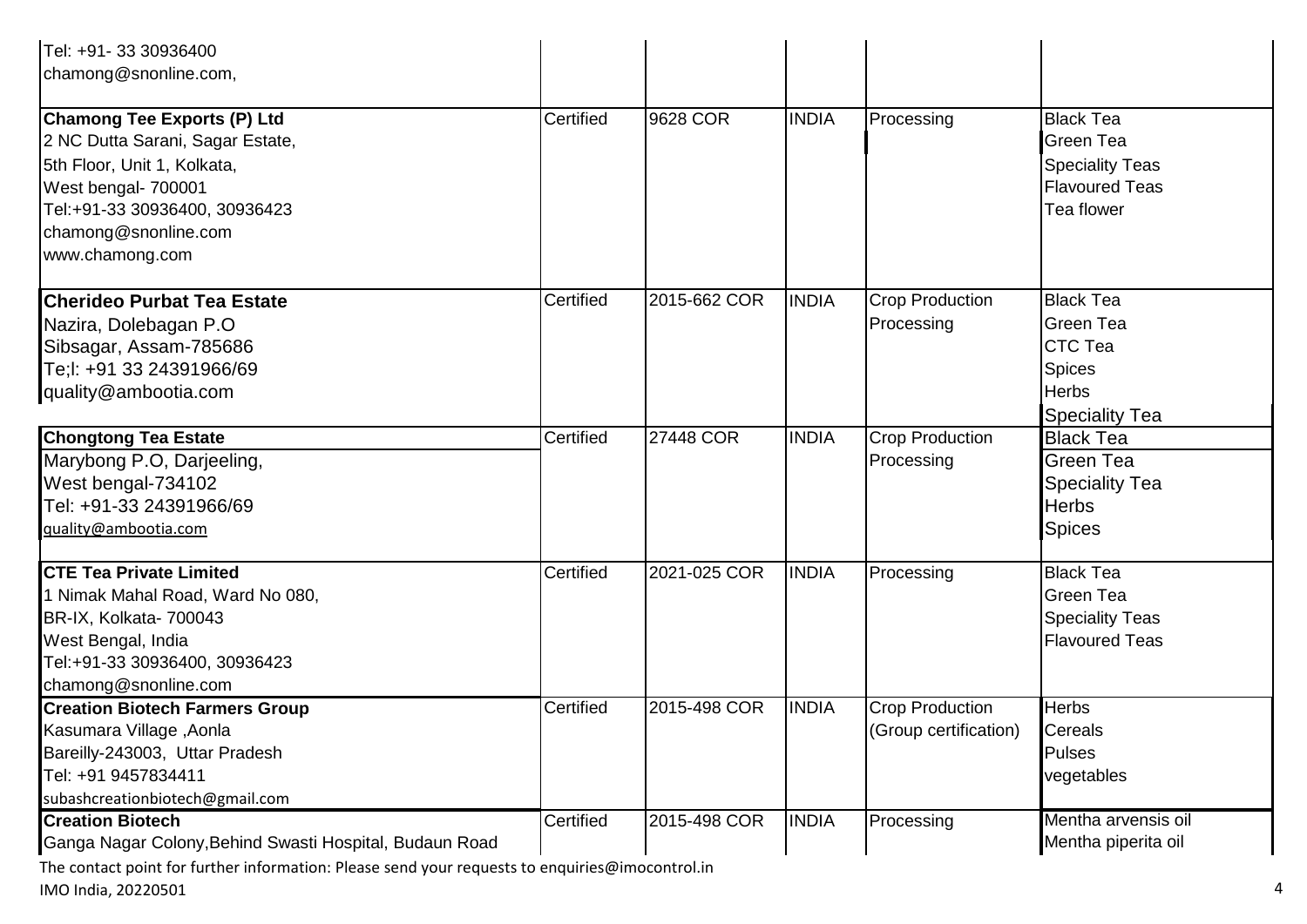| Bareilly-243001, Uttar Pradesh<br>Tel: +91 9457834411<br>subhashcreationbiotech@gmail.com                                                              |           |              |              |            | Spearmint oil<br>Chamomile dry flowers<br>Blue corn flower<br><b>Hibiscus dried fowers</b><br>Mint dried leaves & mint<br>products<br>Basil dried leaves & oils<br>Pulses & pulses products<br>Cereals & cereals products<br>Jaggery<br><b>Millets</b><br>Paddy & Rice products<br>Groundnut<br>Wheat<br>Edible oils<br>Spices whole & Powders |
|--------------------------------------------------------------------------------------------------------------------------------------------------------|-----------|--------------|--------------|------------|------------------------------------------------------------------------------------------------------------------------------------------------------------------------------------------------------------------------------------------------------------------------------------------------------------------------------------------------|
| Darjeeling Organic Tea Estates Private Limited<br>Block G, 3 Hide Road,<br>Kolkata, West Bengal-700043<br>Tel:+91 33 2439 1966-69<br>cert@ambootia.com | Certified | 29430 COR    | <b>INDIA</b> | Processing | <b>Herbal Teas</b><br><b>Black Tea</b><br><b>Green Tea</b><br><b>Herbal teas</b><br><b>Speciality Teas</b><br><b>Flavoured Teas</b><br>Spices whole, powders &<br><b>TBC</b><br>Moringa                                                                                                                                                        |
| Darjeeling Organic Tea Estates Private Limited<br>P40/9/3 Hide Road,<br>Kolkata-700043<br>Tel:+91 33 2439 1966-69<br>quality@ambootia.com              | Certified | 2020-150 COR | <b>INDIA</b> | Processing | <b>Black Tea</b><br><b>Green Tea</b><br><b>Herbal teas</b><br><b>Speciality Teas</b><br><b>Flavoured Teas</b><br>Spices whole, powders &<br><b>TBC</b><br>Condiments, Aromatic whole<br>& TBC                                                                                                                                                  |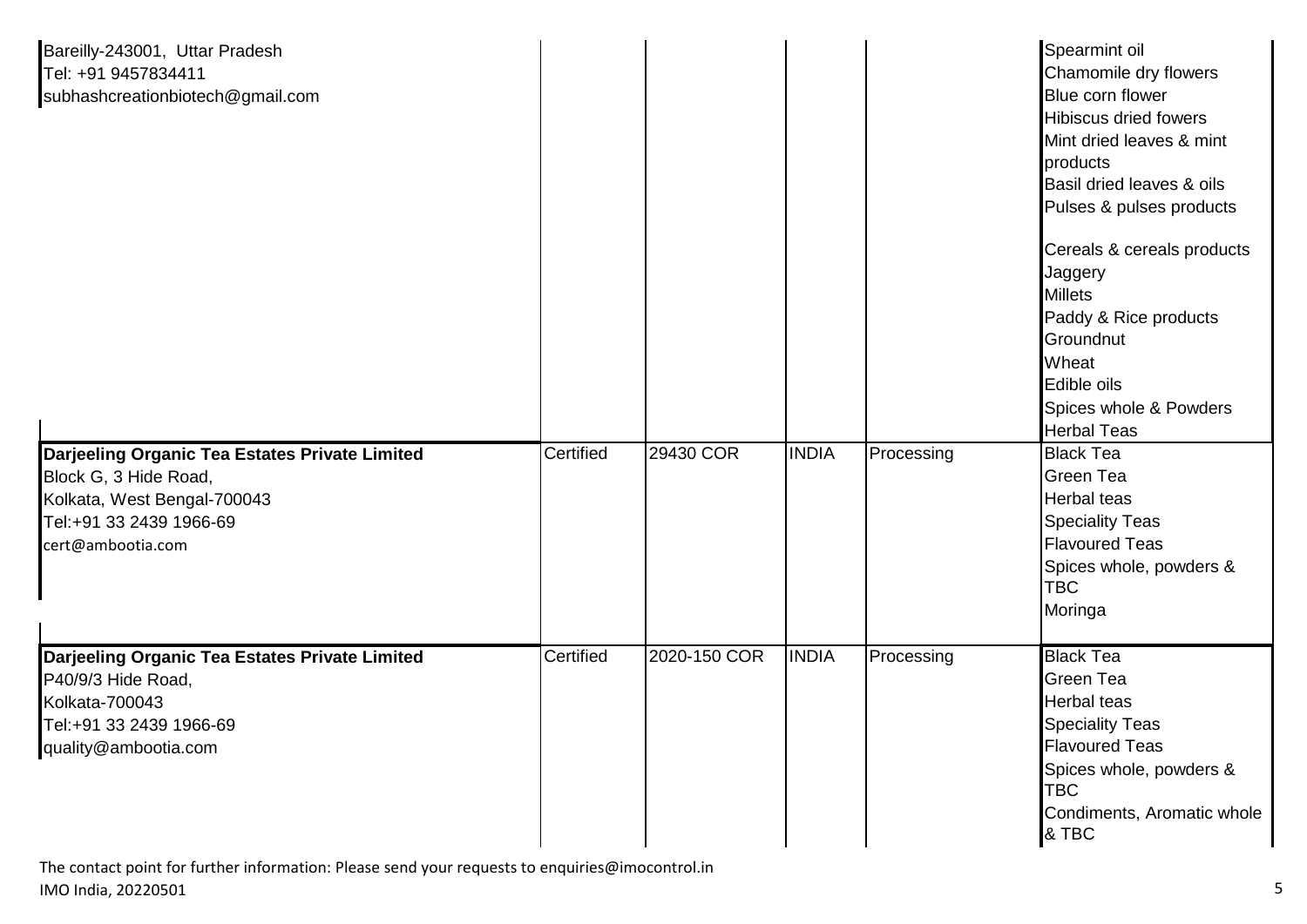|                                                                                                                                                                                                          |           |              |              |                                      | Moringa                                                                                                           |
|----------------------------------------------------------------------------------------------------------------------------------------------------------------------------------------------------------|-----------|--------------|--------------|--------------------------------------|-------------------------------------------------------------------------------------------------------------------|
| Dhajea Tea Estate<br>Nagrispur, Darjeeling,<br>Kolkata, West Bengal- 734215<br>Tel:+91-33 3093 6400<br>garden@chamong.com                                                                                | Certified | 24252 COR    | <b>INDIA</b> | <b>Crop Production</b><br>Processing | <b>Black Tea</b><br><b>Green Tea</b>                                                                              |
| Eatman Foods India Private Limited<br>264, Gandhi Nagar, Chinniampalayam<br>Modakkurichi, Erode, Tamil Nadu-638104<br>Tel:09003566866<br>qc@eatmanfoods.com                                              | Certified | 2021-024 COR | <b>INDIA</b> | Processing                           | Herbs Powders,<br>Herbal Tea Bag Cut<br>Spices (Flakes, Powder, Tea<br>Bag Cut)<br>Moringa & Turmeric<br>Capsules |
| Simla Tea Company Pvt. Ltd. & Fine Tea Company Pvt. Ltd.<br>Bir, Village & Post Bir,<br>Tehsil- Baijnath, Dist Kangra,<br>Himachal Pradesh, 176 077<br>Tel: +91 9418009616<br>fineteacompanyhp@gmail.com | Certified | 2015-594 COR | <b>INDIA</b> | <b>Crop Production</b><br>Processing | <b>Black Tea</b><br><b>Green Tea</b>                                                                              |
| <b>Goodricke Group Limited</b><br>Camelia House, 14 Gurusady Road,<br>Kolkata-700019, India<br>Tel:+91 33 22873067<br>binod@goodricke.com                                                                | Certified | 130070 COR   | <b>INDIA</b> | <b>Crop Production</b><br>Processing | <b>Black Tea</b><br><b>Green Tea</b>                                                                              |
| Goonjara & 'B' Division - Kotada Estate<br>Stanes Amalgamated Estates Ltd., Kotada Estate PO,<br>Kotagiri - 643 236<br>The Nilgiris, Tamil Nadu<br>Tel: +91 4266 276333                                  | Certified | 3154 COR     | <b>INDIA</b> | <b>Crop Production</b>               | Tea Leaves Fresh<br><b>Green Pepper Fresh</b><br>Citriodora leaf                                                  |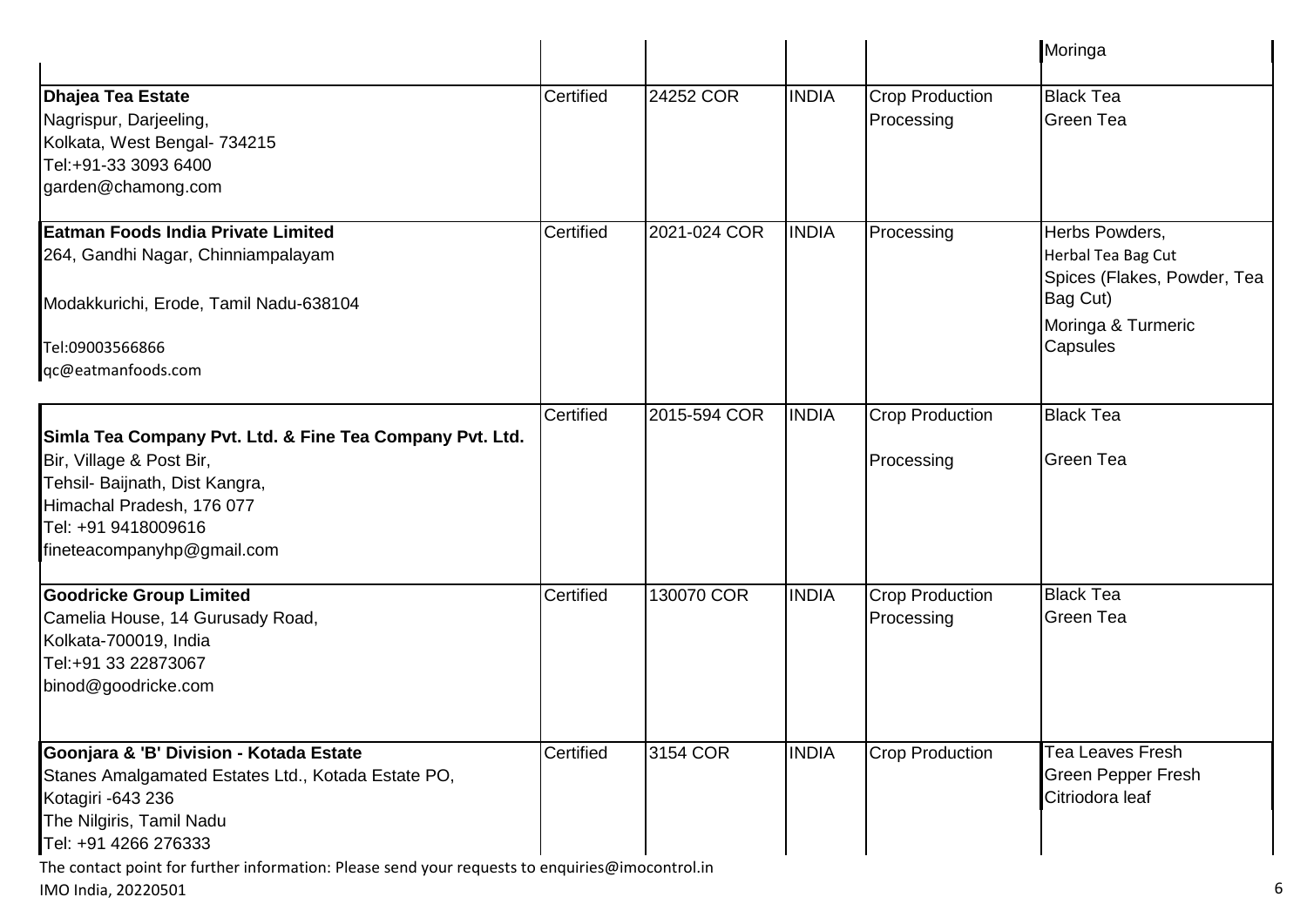| kotadatea@saetea.com                                                                                                                                                                                          |           |              |              |                                      |                                                                                                                     |
|---------------------------------------------------------------------------------------------------------------------------------------------------------------------------------------------------------------|-----------|--------------|--------------|--------------------------------------|---------------------------------------------------------------------------------------------------------------------|
| <b>Ging Tea Estate</b><br>P.O, Lebong, Darjeeling, West Bengal-734015, India<br>Tel: +91 9733175262, 33 33053249<br>bdtgingte@yahoo.in                                                                        | Certified | 25394 COR    | <b>INDIA</b> | <b>Crop Production</b><br>Processing | <b>Black Tea</b>                                                                                                    |
| Grenera Farm<br>Thoppukadu, Kolathupalayam, Pappini Village,<br>Veerasolapuram-638701, Via Kangayam,<br>Tirupur District, Tamilnadu, India<br>Tel:+91 9944278869<br>qc@grenera.com<br>www.greneraorganics.com | Certified | 140036 COR   | <b>INDIA</b> | <b>Crop Production</b>               | Amla<br>Moringa<br><b>Curry Leaves</b><br>Coconut<br>Mango<br>Mulberry<br>Noni<br>Tulsi<br>Callophyllum innophyllum |
| <b>Guranse Tea Estate Pvt Ltd</b><br>Koshi Zone, Dhankute District, Hile, Nepal-56806<br>Tel: +977 26540380/9802702270<br>meelan@guransetea.com.np<br>www.guransetea.com.np                                   | Certified | 2016-322 COR | Nepal        | <b>Crop Production</b><br>Processing | <b>Black Tea</b><br><b>Green Tea</b><br><b>Speciality Tea</b>                                                       |
| <b>High Mountain Tea Exports LLP</b><br>FL-1501, UPL011501, Tower 1, 2052, Chak garia,<br>Panchasayar, Kolkata-700094, India<br>Tel: +91 9830067908<br>highmountaintee@gmail.com                              | Certified | 2019-478 COR | <b>INDIA</b> | Processing                           | <b>Black Tea</b><br><b>Green Tea</b><br><b>Herbal Tea</b><br>Spice Tea                                              |
| Happy Valley Tea Estate & Alloobari Tea Estate<br>Darjeeling PO, West Bengal-734101<br>Tel: +91-33 24391966 - 69<br>guality@ambootia.com                                                                      | Certified | 27077 COR    | India        | <b>Crop Production</b><br>Processing | <b>Black Tea</b><br><b>Green Tea</b><br><b>Speciality Tea</b><br><b>Black Cardamom</b><br>Fruits                    |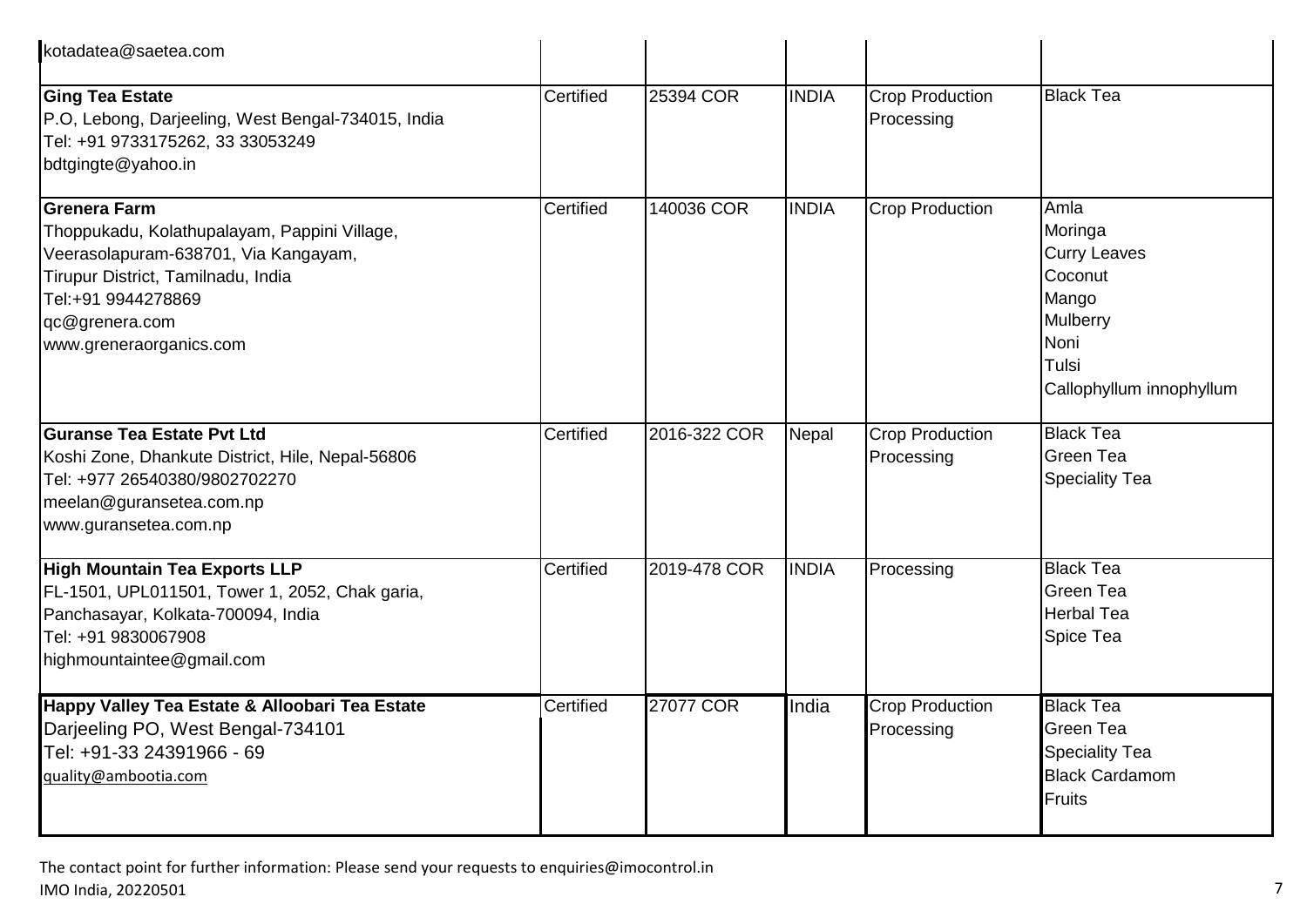| Havukal Tea & Produce Co Pvt Ltd<br>Havukal Estate, Kotagiri,<br>The Nilgiris, Tamil Nadu- 643217<br>Tel: +91 94430 77854<br>surendramohan@havukal.in                                                                                                 | Certified | 2017-514 COR | <b>India</b> | Processing               | <b>Black tea</b><br>Green tea                                                                      |
|-------------------------------------------------------------------------------------------------------------------------------------------------------------------------------------------------------------------------------------------------------|-----------|--------------|--------------|--------------------------|----------------------------------------------------------------------------------------------------|
| <b>Herb Artizan Private Limited.</b><br>Plot No 5B, Veerasandra Industrial Area,<br>19th KM Stone, Electronic City,<br>Bangalore, Karnataka-560100<br>Tel: +91-804 0209999<br>sales@herbartizan.com<br>quality@herbartizan.com<br>www.herbartizan.com | Certified | 2018-472 COR | <b>INDIA</b> | Processing               | Herbal powders<br>Herbal tea bag cuts                                                              |
| High Field Estate- Organic Project<br>141, Government ITI Road, Coonoor,<br>The Nilgiris, Tamil Nadu- 643101<br>Tel:+91 423-2230840,<br>highfieldtea@gmail.com                                                                                        | Certified | 2017-488 COR | <b>INDIA</b> | Production               | <b>Tea Leaves Fresh</b>                                                                            |
| Jamguri Tea Estate<br>Oating, Golaghat, Assam- 785603<br>Tel: +91-33 24391966 - 69, 22110015<br>quality@ambootia.com                                                                                                                                  | Certified | 27065 COR    | <b>INDIA</b> | Production<br>Processing | <b>Black Tea</b><br>Green Tea<br><b>Speciality Tea</b><br>Moringa dried leaves<br>Lemongrass Dried |
| Jay Shree Tea & Industries Ltd<br>Industry House, 15 <sup>th</sup> Floor, 10, Camac Street,<br>Kolkata - 700 017, West Bengal<br>Tel: +91 33-22827531-34<br>akjha@birlatea.com<br>www.jayshreetea.com                                                 | Certified | 2017-707 COR | <b>INDIA</b> | Processing               | <b>Black Tea</b><br>Green Tea<br>Speciality teas                                                   |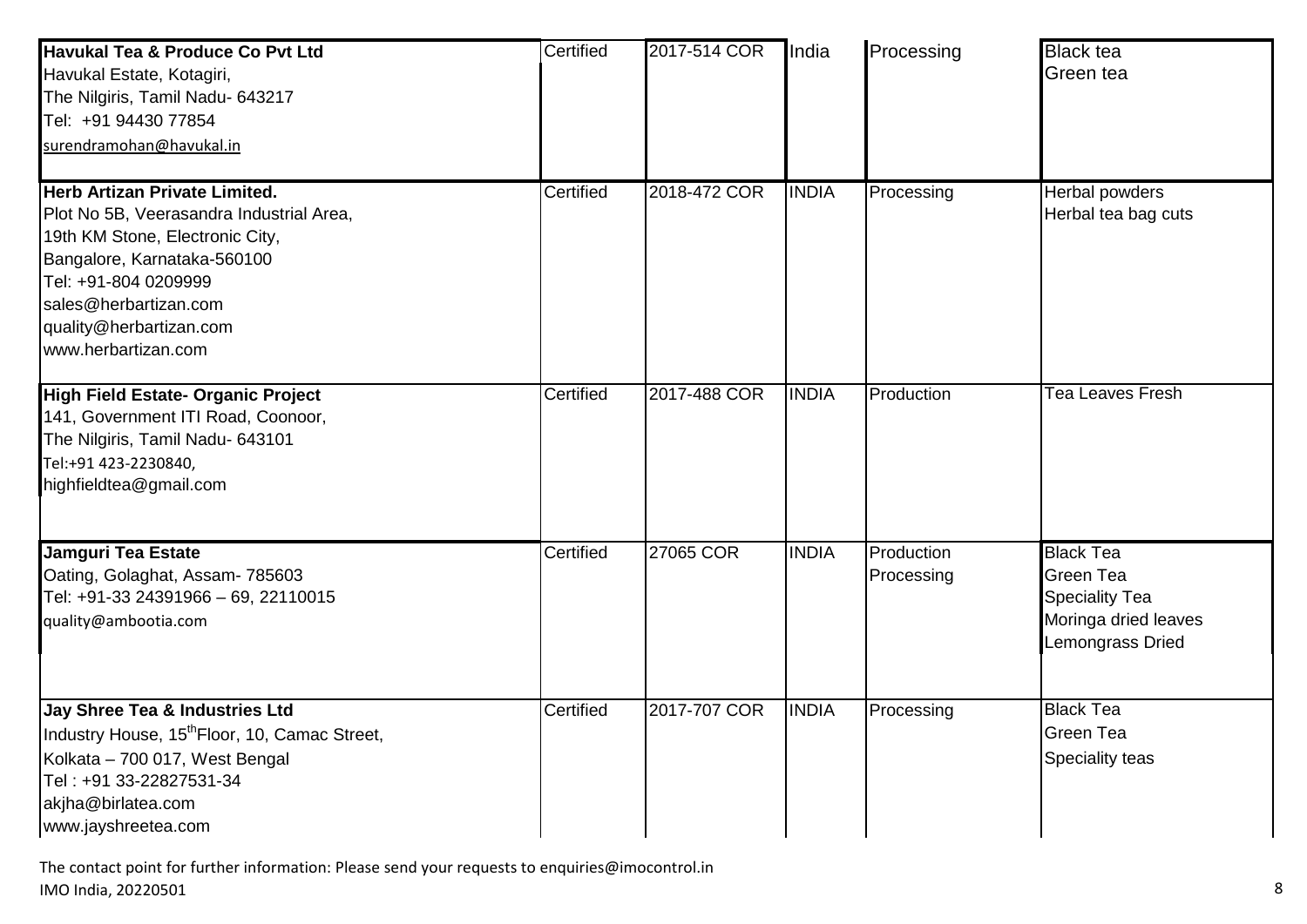| <b>U V GOKAL &amp; CO. PVT. LTD.</b><br>Falta Special Economic Zone,<br>Falta, Sector II, 24 Parganas(South)<br>West Bengal- 743504<br>Tel: +91 33 663 39711<br>nabanita.pramanik@jvgokal.com<br>www.gokal.com | Certified | 2017-487 COR  | <b>INDIA</b>  | Processing                    | <b>Black Tea</b><br>Green Tea<br><b>Flavoured Teas</b><br><b>Speciality Teas</b>                                                                                         |
|----------------------------------------------------------------------------------------------------------------------------------------------------------------------------------------------------------------|-----------|---------------|---------------|-------------------------------|--------------------------------------------------------------------------------------------------------------------------------------------------------------------------|
| Korakundah Estate<br>Chamraj Estates,<br>Nilgiris, Tamil Nadu- 643204<br>Tel: +91 423 2258737<br>chamrajtea@gmail.com<br>www.unitednilgiritea.com                                                              | Certified | 9711 COR      | <b>INDIA</b>  | Crop production<br>Processing | <b>Black Tea</b><br><b>Green Tea</b><br>Speciality Teas,<br><b>Flavoured Teas</b><br><b>Decaffeinated Teas</b><br><b>Herbs</b><br>Cupressus macrocarpa<br>Eucalyptus oil |
| <b>Kohinoor Foods Limited</b><br>50-51 Mile Stone, GT Karnal Road<br>Sonipat, Haryana - 131027<br>Tel:0130-2482456/57<br>Vinitchandra21@gmail.com                                                              | Certified | 2020-320 COR  | <b>INDIA</b>  | Processing                    | Paddy<br>Rice & rice products<br><b>Spices</b><br>Oils<br><b>Pulses</b>                                                                                                  |
| Kurinji Organic Foods (India) Pvt. Ltd.<br>Periyakulam road, Genguvarpatti,<br>Theni district-625203, Tamil Nadu<br>Tel: +91 9443805167<br>purplehillsagroexports@gmail.com                                    | Certified | 9242 COR      | <b>INDIA</b>  | Crop production               | Fruits<br>Coconut<br>Tamarind<br>Paddy<br>Mango                                                                                                                          |
| Kurinji Organic Farms Project A<br>Periyakulam road, Genguvarpatti,<br>Theni district-625203, Tamil Nadu<br>Tel: +91 9443805167<br>purplehillsagroexports@gmail.com                                            | Certified | 2019-126a COR | <b>TINDIA</b> | Crop production               | <b>Fruits</b><br>Coconut<br>Tamarind                                                                                                                                     |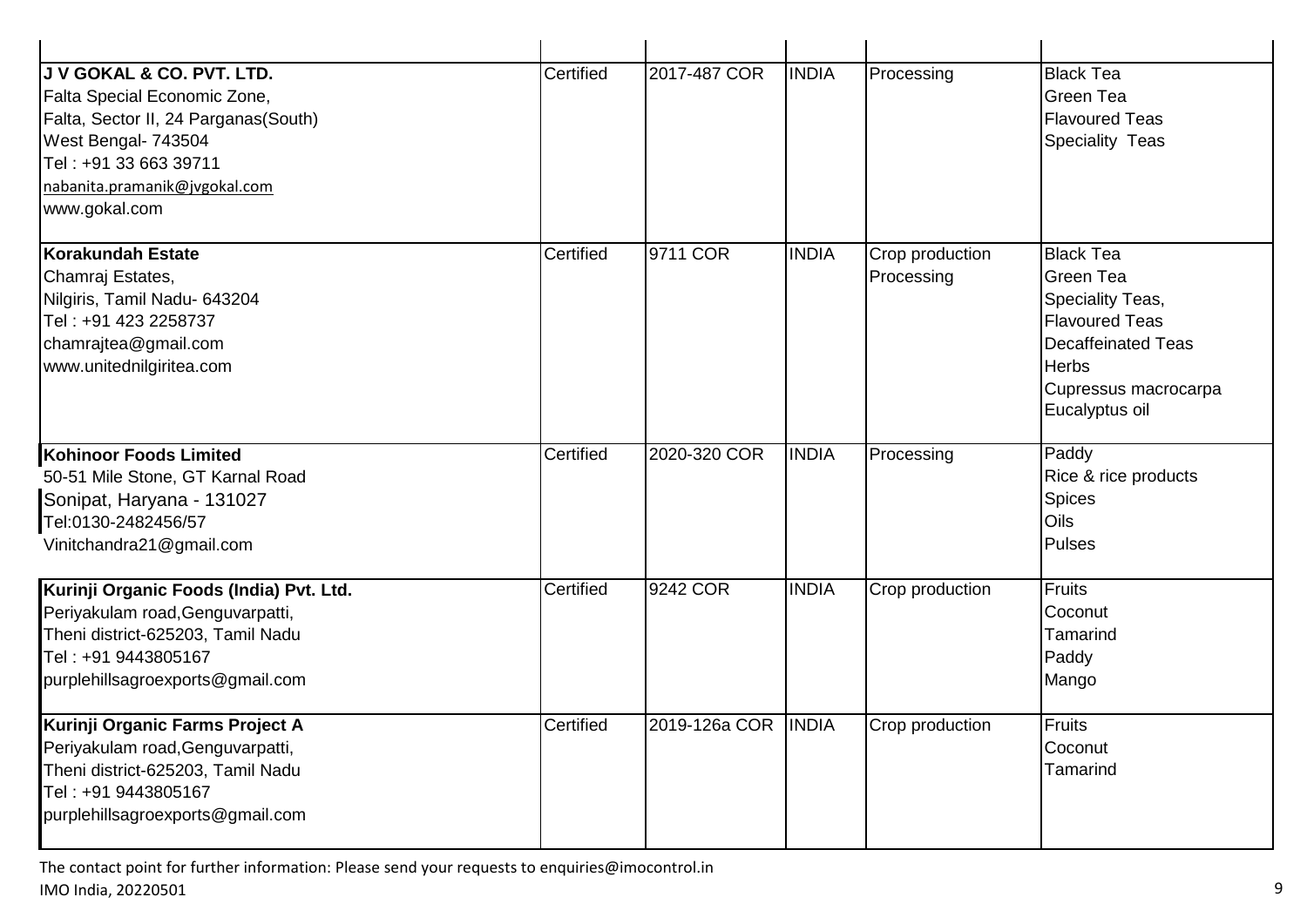| Kurinji Organic Farms Project B<br>Periyakulam road, Genguvarpatti,<br>Theni district-625203, Tamil Nadu<br>Tel: +91 9443805167<br>purplehillsagroexports@gmail.com                                   | Certified | 2019-126b COR   INDIA |              | Crop production                      | Fruits<br>Coconut<br>Tamarind                                                                                      |
|-------------------------------------------------------------------------------------------------------------------------------------------------------------------------------------------------------|-----------|-----------------------|--------------|--------------------------------------|--------------------------------------------------------------------------------------------------------------------|
| <b>Kusum International</b><br>12C, Lord Sinha Road, Shyamkunj,<br>Flat No. 6d, Kolkata-700071, West Bengal<br>Tel: +91-33 40140000<br>tea@bagariagroup.com<br>www.bagariagroup.com                    | Certified | 110208 COR            | <b>INDIA</b> | Processing                           | <b>Black Tea</b><br><b>Green Tea</b><br>Amla products & TBC<br><b>Herbs TBC &amp; Powders</b><br>Turmeric products |
| Lovedale Estate<br>Kothagiri, The Nilgiris,<br>Tamil Nadu- 643217<br>Tel: +91 4266 - 271 256 / 271 356<br>surendramohan@havukaltea.in                                                                 | Certified | 2017-714 COR          | <b>INDIA</b> | <b>Crop Production</b>               | Tea Green Leaf                                                                                                     |
| Lingia Tea Estate<br>P.O., Ghoom, Darjeeling District<br>West Bengal --734102, India<br>Tel: 91 33 71026400<br>lingiaoffice123@gmail.com                                                              | Certified | 21243 COR             | <b>INDIA</b> | <b>Crop Production</b><br>Processing | <b>Black Tea</b><br>Green tea                                                                                      |
| Manjushree Agriculture Projects Pvt Ltd<br>Shree Berlia Rice & Oil Mills Compound, 2nd Mile, Sevoke<br>Silguri, Jalpaiguri District, West Bengal-734001<br>Tel: +91 9434045112<br>dberlia01@gmail.com | Certified | 2020-315 COR          | <b>INDIA</b> | Processing                           | <b>Black Tea</b><br><b>Green Tea</b><br>Speciality teas                                                            |
| <b>Marybong Tea Estate</b><br>P.O., Ghoom, Darjeeling District,<br>West Bengal-734102, India                                                                                                          | Certified | 27075 COR             | <b>INDIA</b> | <b>Crop Production</b><br>Processing | <b>Black Tea</b><br>Green Tea                                                                                      |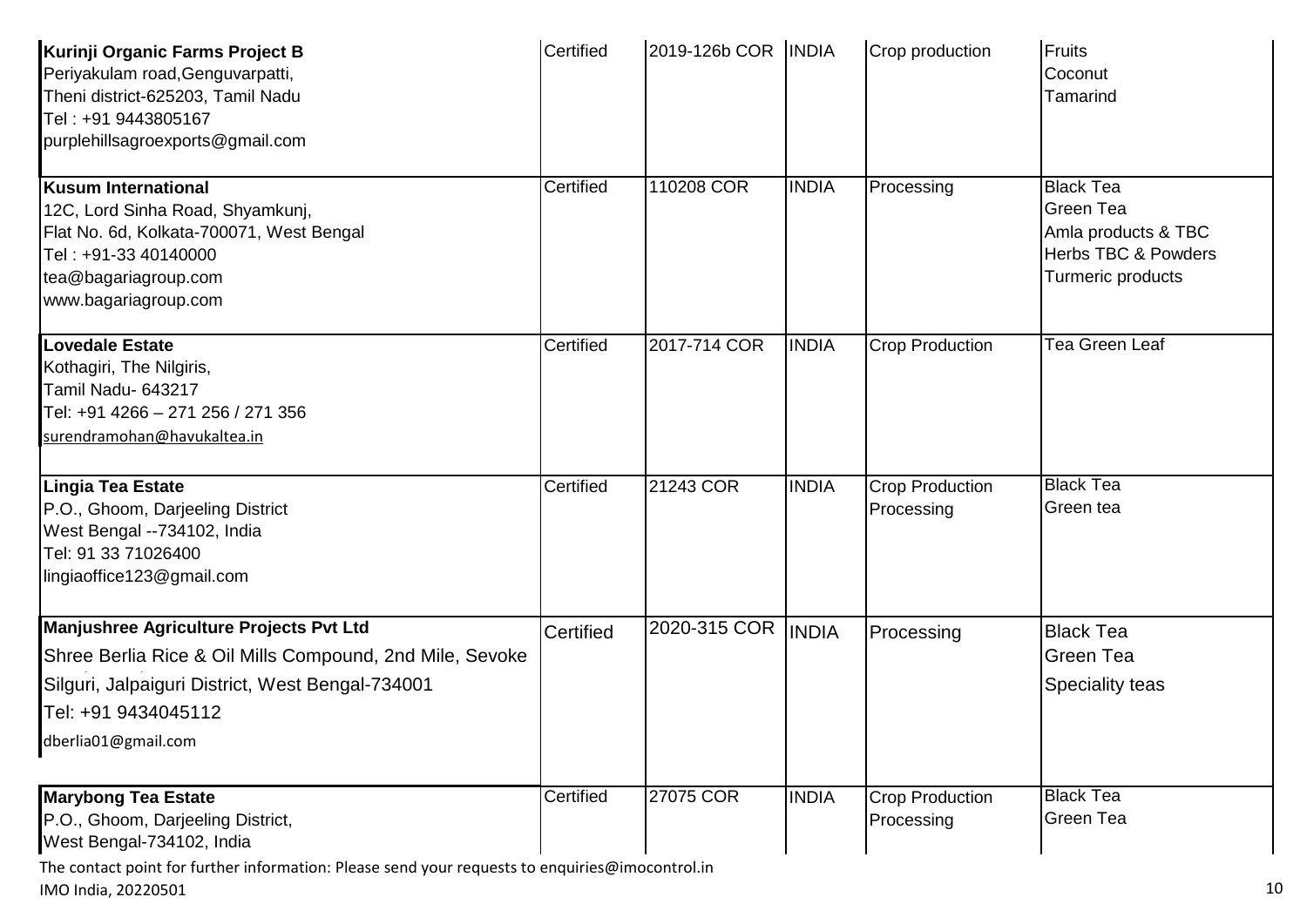| Tel:+91 33 22203742<br>marybongtee@yahoo.com                                                                                                                                                                         |           |              |              |                                      |                                                                                                                |
|----------------------------------------------------------------------------------------------------------------------------------------------------------------------------------------------------------------------|-----------|--------------|--------------|--------------------------------------|----------------------------------------------------------------------------------------------------------------|
| Mist Valley Tea Industries Private Limited<br>Nawami, Deumai-9 (Jitpur-4), Ilam, Nepal<br>Tel: +977-9801002870/27691376<br>tea@mistvalley.com.np                                                                     | Certified | 2015-396 COR | <b>NEPAL</b> | Crop production<br>Processing        | <b>Black Tea</b><br>Green Tea<br>Speciality teas<br>Cardamom dry<br>Kiwi Fruit fresh                           |
| <b>Moondakotee Tea Estate</b><br>P.O., Sonada, Darjeeling District-734219,<br>West Bengal, India<br>Tel: +91 33 24391966<br>quality@ambootia.com                                                                     | Certified | 27066 COR    | <b>INDIA</b> | <b>Crop Production</b><br>Processing | <b>Black Tea</b><br><b>Speciality Tea</b><br><b>Green Tea</b><br><b>Aromatic Herbs</b>                         |
| <b>Mullootar &amp; Monteviot Tea Estates</b><br>P.O., Mahanadi, Darjeeling-734223, West Bengal<br>Kurseong, Darjeeling-734203, West Bengal<br>Tel: 033 2439 1966<br>quality@ambootia.com                             | Certified | 9214 COR     | <b>INDIA</b> | <b>Crop Production</b>               | <b>Tea Green Leaf Fresh</b><br>Amla<br>Aleovera<br><b>Aromatic Crops</b><br>Moringa<br><b>Nettle</b><br>Yarrow |
| Natural Remedies Pvt Ltd<br>Plot No 5B, Veerasandra Industrial Area,<br>19th KM Stone, Electronic City,<br>Bangalore, Karnataka-560100<br>Tel: +91-8040209999<br>sbpsales@naturalremedy.com<br>www.naturalremedy.com | Certified | 2016-175 COR | <b>INDIA</b> | Processing                           | Herbal powders<br>Herbal extracts powders<br>Herbal tea bag cuts                                               |
| Nagri Tea Estate<br>P.O., Nagrispur, Darjeeling District, 734215<br>Tel: +91 9609314083/33 24931966<br>quality@ambootia.com                                                                                          | Certified | 27068 COR    | <b>INDIA</b> | <b>Crop Production</b><br>Processing | <b>Black Tea</b><br>Green Tea<br><b>Speciality Tea</b><br>Damask Rose Petal Dried<br><b>Aromatic Crops</b>     |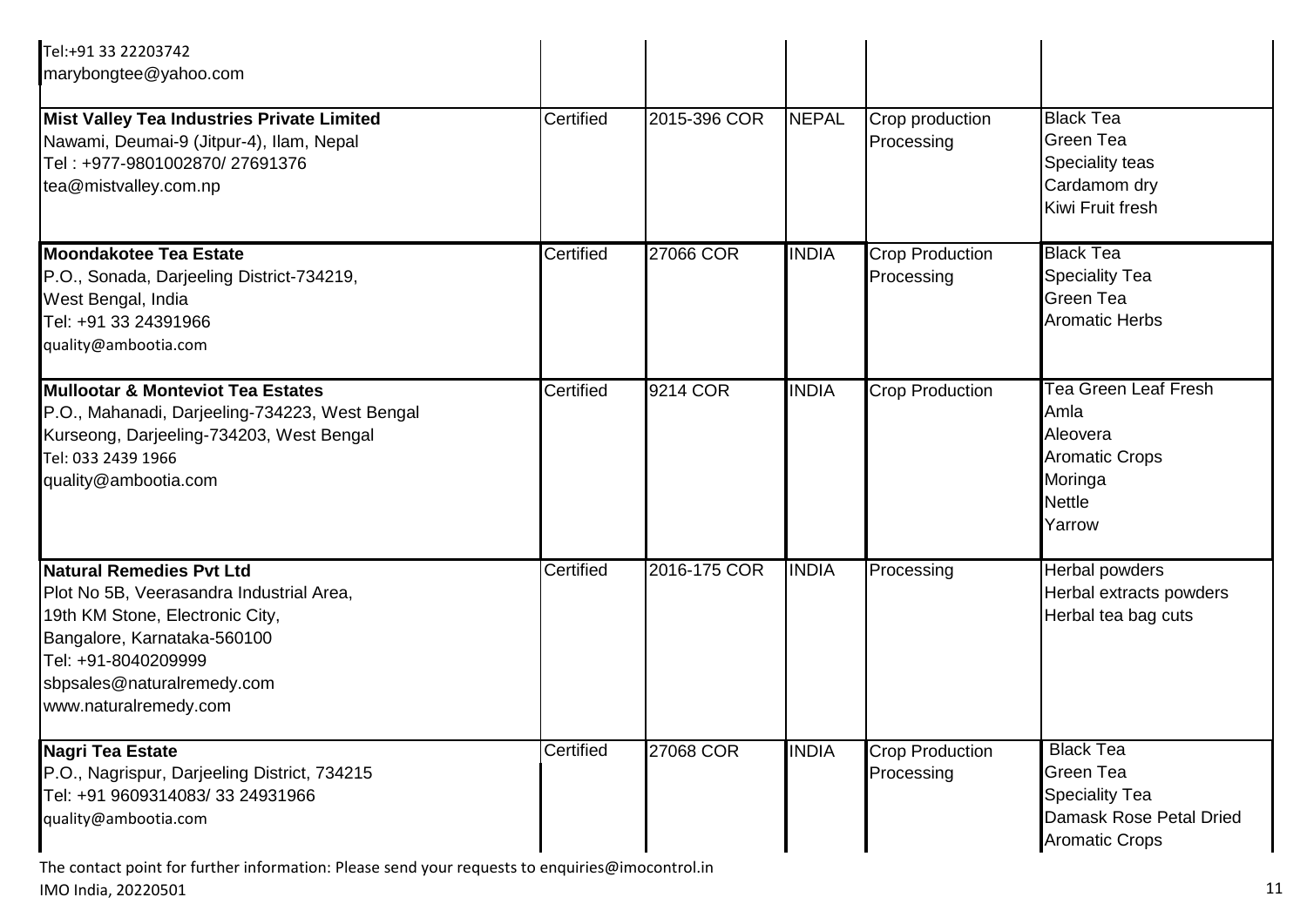|                                                                                                                                                                                                                            |           |                     |              |                                      | <b>Spices</b>                                                 |
|----------------------------------------------------------------------------------------------------------------------------------------------------------------------------------------------------------------------------|-----------|---------------------|--------------|--------------------------------------|---------------------------------------------------------------|
| Nagri Farm Tea Estate,<br>Nagrispur, Darjeeling, Kolkata<br>West Bengal- 734215<br>Tel: +91-33 30936400<br>chamong@snonline.com, garden@chamong.com                                                                        | Certified | 22100 COR           | <b>INDIA</b> | <b>Crop Production</b><br>Processing | <b>Black Tea</b><br><b>Green Tea</b>                          |
| <b>Neeru Menthol Private Limited</b>                                                                                                                                                                                       | Certified | 2018-333 COR        | <b>INDIA</b> | Processing                           | Herbs (Oils, Powder &<br>Crystal)                             |
| 6, Saleem Manzil, Civil Lines,<br>Rampur, Uttar Pradesh, 244 901<br>Tel: +91 0595 2350829<br>info@neerumenthol.com                                                                                                         |           |                     |              |                                      |                                                               |
| <b>New Ranga Fruit Products</b><br>Kurinji Organic Foods, Vellore Road, Gopalapuram Village,<br>Narigapalli Post, Chittoor, Andhra Pradesh-517002<br>Tel: +91-4543 262 469, 9443805167<br>purplehillsagroexports@gmail.com | Certified | 2021-127 COR        | <b>INDIA</b> | Processing                           | <b>Fruit Pulps</b><br><b>Fruit Juice</b><br>Puree             |
| <b>Nurbong Tea Estate</b><br>Chunbhatti, Darjeeling, West Bengal- 734223<br>Tel: +91-33 24391966 - 68<br>quality@ambootia.com                                                                                              | Certified | 27069 COR           | <b>INDIA</b> | <b>Crop Production</b><br>Processing | <b>Black Tea</b><br><b>Green Tea</b><br><b>Speciality Tea</b> |
| <b>Orange Valley Tea Estate</b><br>P.O & District Darjeeling<br>West Bengal-734101<br>Tel: +91-33 40140000<br>tea@bagariagroup.com                                                                                         | Certified | 2016-760 COR        | <b>INDIA</b> | <b>Crop Production</b><br>Processing | <b>Black Tea</b><br>Green Tea                                 |
| Pavitramenthe Fair Organic Farmers' Group 1                                                                                                                                                                                | Certified | 2019-158a COR INDIA |              | <b>Crop Production</b>               | <b>Herbs</b>                                                  |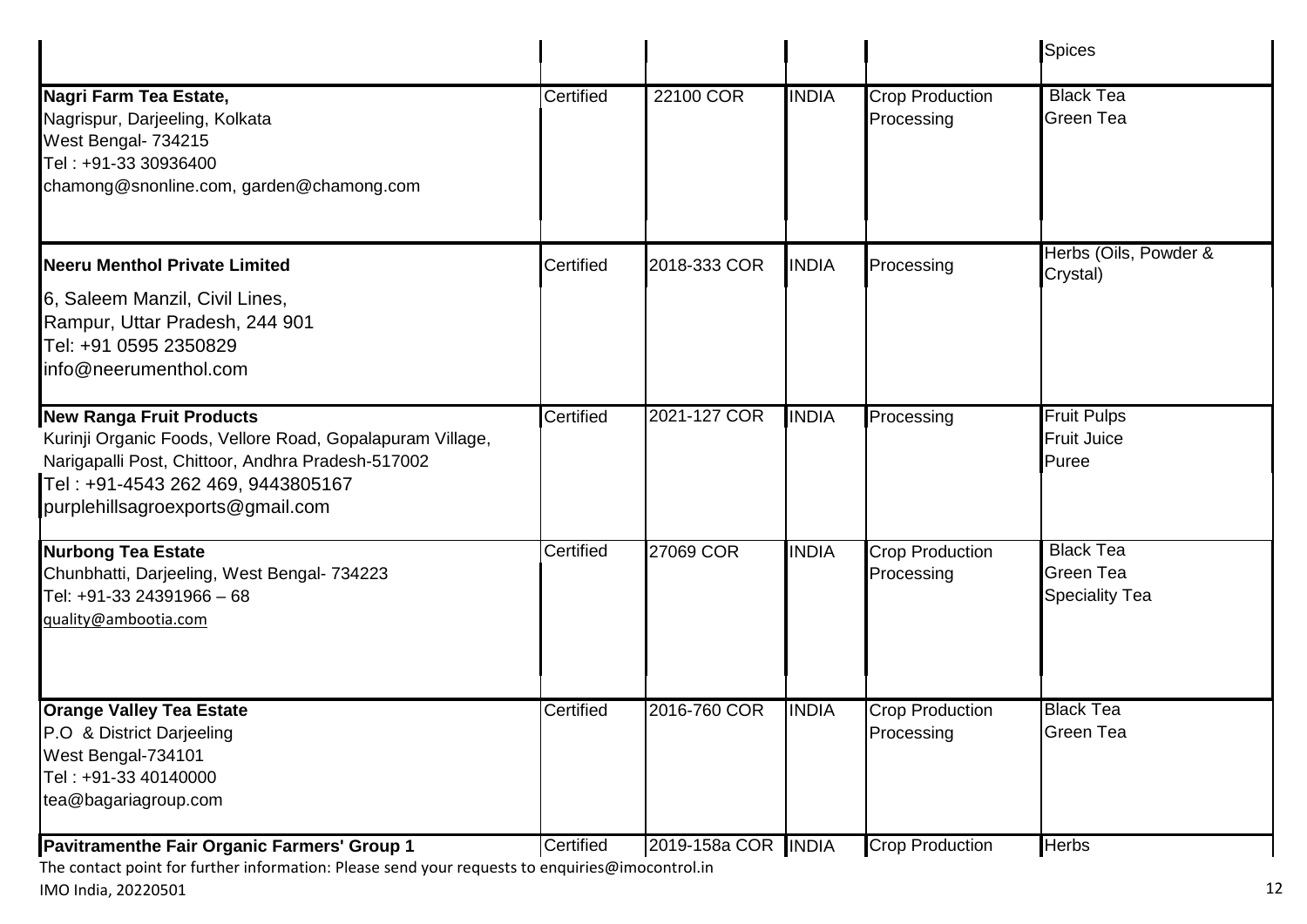| Kasumara-1, Taluk Aonla,<br>District Bareilly, Uttar Pradesh- 243001<br>Tel: +91 9457834411<br>subhash.pavitramenthe@gmail.com                                                       |           |                     |              | (Group certification)                           | <b>Cereals</b><br><b>Pulses</b><br>Mix vegetables<br><b>Flowers</b><br>Sugarcane<br><b>Spices</b><br>Oil seeds<br>Fruits                 |
|--------------------------------------------------------------------------------------------------------------------------------------------------------------------------------------|-----------|---------------------|--------------|-------------------------------------------------|------------------------------------------------------------------------------------------------------------------------------------------|
| Pavitramenthe Fair Organic Farmers' Group 2<br>Kasumara-2, Taluk Aonla,<br>District Bareilly, Uttar Pradesh- 243001<br>Tel: +91 9457834411<br>subhash.pavitramenthe@gmail.com        | Certified | 2019-158b COR       | <b>INDIA</b> | <b>Crop Production</b><br>(Group certification) | <b>Herbs</b><br><b>Cereals</b><br><b>Pulses</b><br>Mix vegetables<br><b>Flowers</b><br>Sugarcane<br><b>Spices</b><br>Oil seeds<br>Fruits |
| <b>Pavitramenthe Fair Organic Farmers' Group 3</b><br>Kasumara-3, Taluk Aonla,<br>District Bareilly, Uttar Pradesh- 243001<br>Tel: +91 9457834411<br>subhash.pavitramenthe@gmail.com | Certified | 2019-158c COR       | <b>INDIA</b> | Crop Production<br>(Group certification)        | <b>Herbs</b><br><b>Cereals</b><br><b>Pulses</b><br>Mix vegetables<br><b>Flowers</b><br>Sugarcane<br><b>Spices</b><br>Oil seeds<br>Fruits |
| Pavitramenthe Fair Organic Farmers' Group 4<br>Kasumara-4, Taluk Aonla,<br>District Bareilly, Uttar Pradesh- 243001<br>Tel: +91 9457834411<br>subhash.pavitramenthe@gmail.com        | Certified | 2019-158d COR       | <b>INDIA</b> | <b>Crop Production</b><br>(Group certification) | <b>Herbs</b><br><b>Cereals</b><br><b>Pulses</b><br>Mix vegetables<br>Flowers<br>Sugarcane                                                |
| Pavitramenthe Fair Organic Farmers' Group 5<br>Kasumara-5, Taluk Aonla,<br>District Bareilly, Uttar Pradesh- 243001<br>Tel: +91 9457834411                                           | Certified | 2019-158e COR INDIA |              | <b>Crop Production</b><br>(Group certification) | Paddy<br><b>Mustard</b><br><b>Red lentil</b><br>Wheat                                                                                    |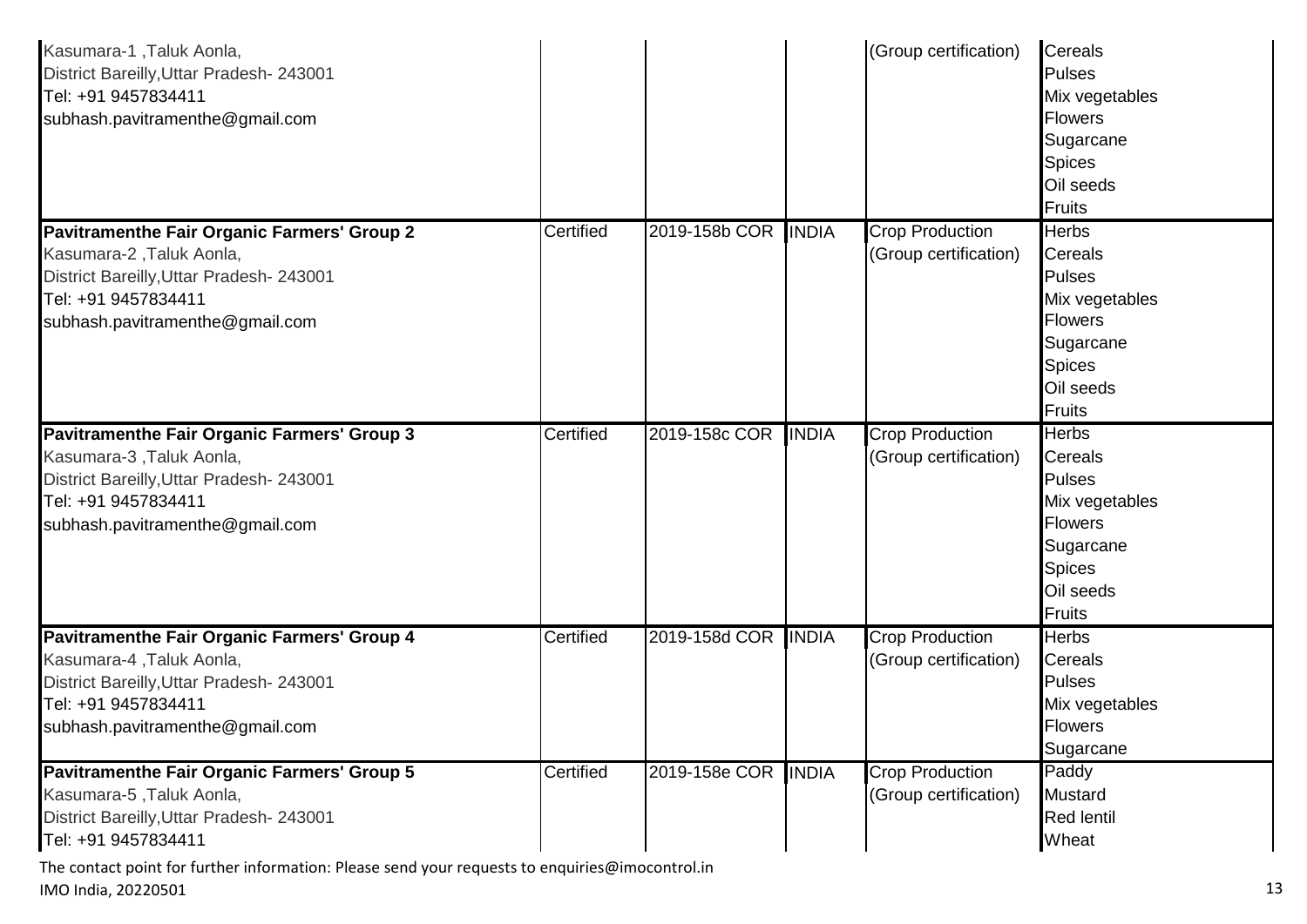| subhash.pavitramenthe@gmail.com                                                                       |           |              |              |                        | Bajra<br><b>Herbs</b>                                       |
|-------------------------------------------------------------------------------------------------------|-----------|--------------|--------------|------------------------|-------------------------------------------------------------|
|                                                                                                       |           |              |              |                        | Sugarcane                                                   |
| Pavitramenthe Fair Organic Pvt. Ltd.<br>Ganga Nagar Colony, Behind Swasti Hospital,                   | Certified | 2019-206 COR | <b>INDIA</b> | Processing             | Herbs (Oils, Whole plant,<br>leaves, seeds),<br>Cerels      |
| Budaun Road, Bareilly-243001, Uttar Pradesh<br>Tel: +91 9457834411<br>subhash.pavitramenthe@gmail.com |           |              |              |                        | <b>Pulses</b><br><b>Dried flowers</b><br><b>Edible Oils</b> |
|                                                                                                       |           |              |              |                        | <b>Herbal Teas</b>                                          |
| <b>Pandam Tea Estate</b>                                                                              | Certified | 2015-553 COR | <b>INDIA</b> | <b>Crop Production</b> | <b>Black Tea</b>                                            |
| Udaygram, Darjeeling, West Bengal- 734101<br>Tel: +91-33 24391966 68                                  |           |              |              | Processing             | <b>Green Tea</b>                                            |
| plantation@ambootia.com                                                                               |           |              |              |                        | <b>Speciality Tea</b><br>Cardamom dry                       |
| <b>Phoobsering Tea Estate</b>                                                                         | Certified | 27074 COR    | <b>INDIA</b> | <b>Crop Production</b> | <b>Black Tea</b>                                            |
| Lebong, Darjeeling, Kolkata                                                                           |           |              |              | Processing             |                                                             |
| West Bengal- 734105                                                                                   |           |              |              |                        |                                                             |
| Tel: +91-33 330532491                                                                                 |           |              |              |                        |                                                             |
| bdtcpt@dataone.in                                                                                     |           |              |              |                        |                                                             |
| Phuguri Tea Estate                                                                                    | Certified | 29415 COR    | <b>INDIA</b> | <b>Crop Production</b> | <b>Black tea</b>                                            |
| P.O. Phuguri, Darjeeling Dist<br>West Bengal-734218                                                   |           |              |              | Processing             | Green Tea                                                   |
| Tel: +91-33 40140000                                                                                  |           |              |              |                        |                                                             |
| tea@bagariagroup.com                                                                                  |           |              |              |                        |                                                             |
| www.bagariagroup.com                                                                                  |           |              |              |                        |                                                             |
| <b>Parry Agro Industries Limited</b>                                                                  | Certified | 21054 COR    | <b>INDIA</b> | <b>Crop Production</b> | <b>Black Tea</b>                                            |
| Paralai Organic Tea Project                                                                           |           |              |              | Processing             | Green Tea                                                   |
| Iyerpadi Post, Via Pollachi, Coimbatore District,                                                     |           |              |              |                        | <b>Speciality Tea</b>                                       |
| Tamilnadu, India<br>Tel:+91 4253 222489                                                               |           |              |              |                        | <b>Black Pepper</b><br><b>Green Tea Bags</b>                |
|                                                                                                       |           |              |              |                        |                                                             |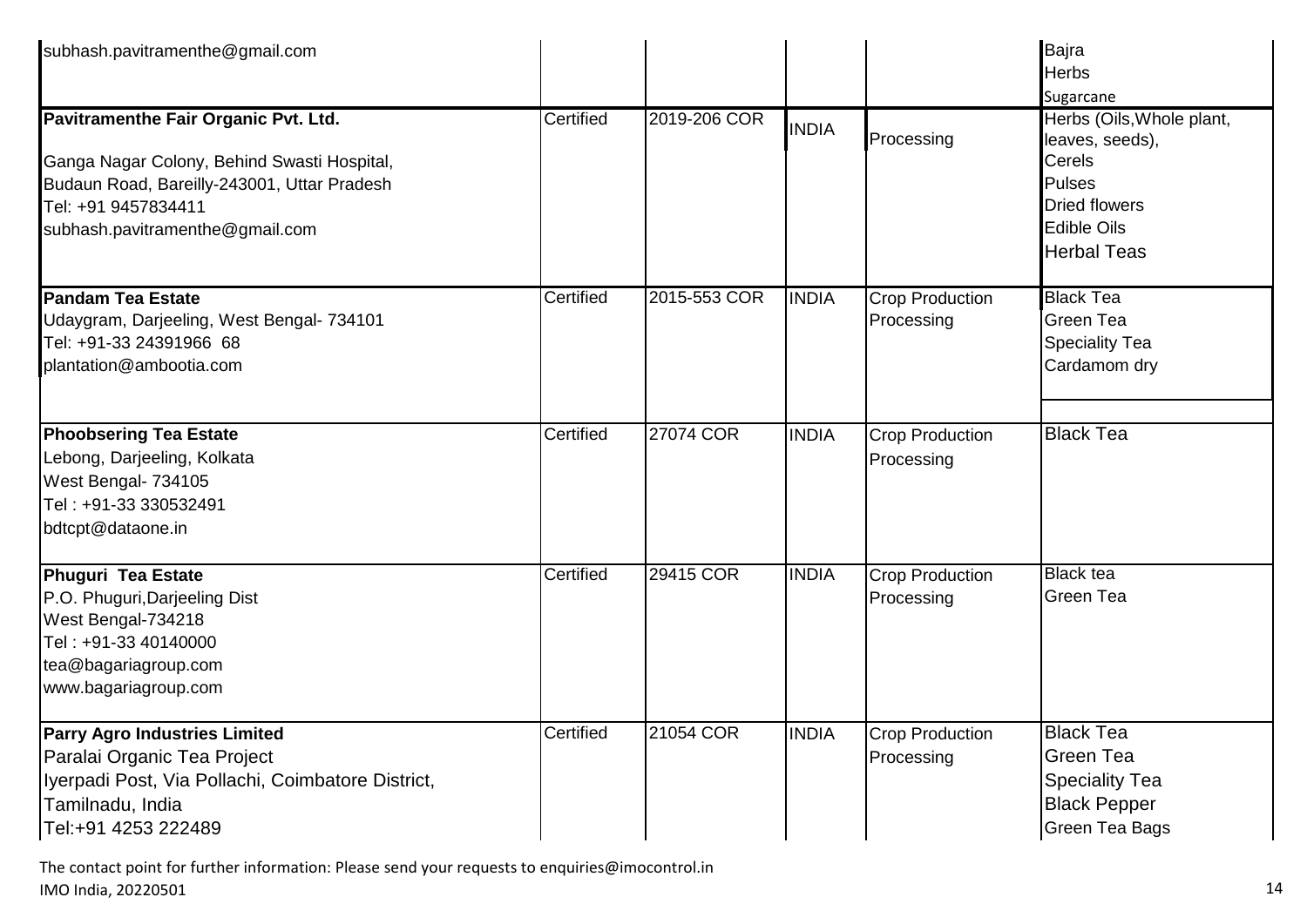| ravi@paimurugappa.com                                                                                                                                                                 |           |              |              |                                      | <b>CTC Tea</b>                                                              |
|---------------------------------------------------------------------------------------------------------------------------------------------------------------------------------------|-----------|--------------|--------------|--------------------------------------|-----------------------------------------------------------------------------|
| <b>Parry Agro Industries Limited</b><br>Paralai Tea Factory<br>Via Valparai, Coimbatore District,<br>Tamil Nadu, South India- 642108<br>Tel:+91 4253 222489<br>ravi@pai.murugappa.com | Certified | 2022-398     | <b>INDIA</b> | Processing                           | <b>CTC Tea</b><br>Green Tea<br><b>Black Pepper</b><br><b>Speciality Tea</b> |
| Puttabong (Tukvar) Tea Estate<br>P. O. North Point, Darjeeling District,<br>West Bengal-734104<br>Tel: +91-33 22827531 - 34<br>akjha@birlatea.com                                     | Certified | 2017-707 COR | <b>INDIA</b> | <b>Crop Production</b><br>Processing | <b>Black Tea</b><br>Green Tea<br>Speciality teas                            |
| <b>Pussimbing Tea Estate</b><br>Ghoom P.O & Darjeeling<br>Kolkata-734102, West Bengal<br>Tel:+91-33 2243 1734<br>chamong@snonline.com                                                 | Certified | 9417 COR     | <b>INDIA</b> | <b>Crop Production</b><br>Processing | <b>Black Tea</b><br>Green Tea                                               |
| <b>Rangaroon Tea Estate</b><br>P.O. Ghoom, P.S. Jorebunglow,<br>Darjeeling District - 734102, West Bengal<br>Te;l: +91 33 24391966/69<br>quality@ambootia.com                         | Certified | 2015-552 COR | <b>INDIA</b> | Crop production                      | Tea Leaves Fresh                                                            |
| <b>Ratanpur Tea Estate</b><br>Sonari, Charaideo, Assam- 785690<br>Tel: +91 7002132590<br>dkteaindustries@gmail.com                                                                    | Certified | 2021-204 COR | <b>INDIA</b> | Crop production                      | Tea Leaves Fresh                                                            |
| <b>Risheehat and Liza Hill Tea Estate</b><br>Risheehat Tea Estate,                                                                                                                    | Certified | 2017-707 COR | <b>INDIA</b> | <b>Crop Production</b><br>Processing | <b>Black Tea</b><br><b>Green Tea</b>                                        |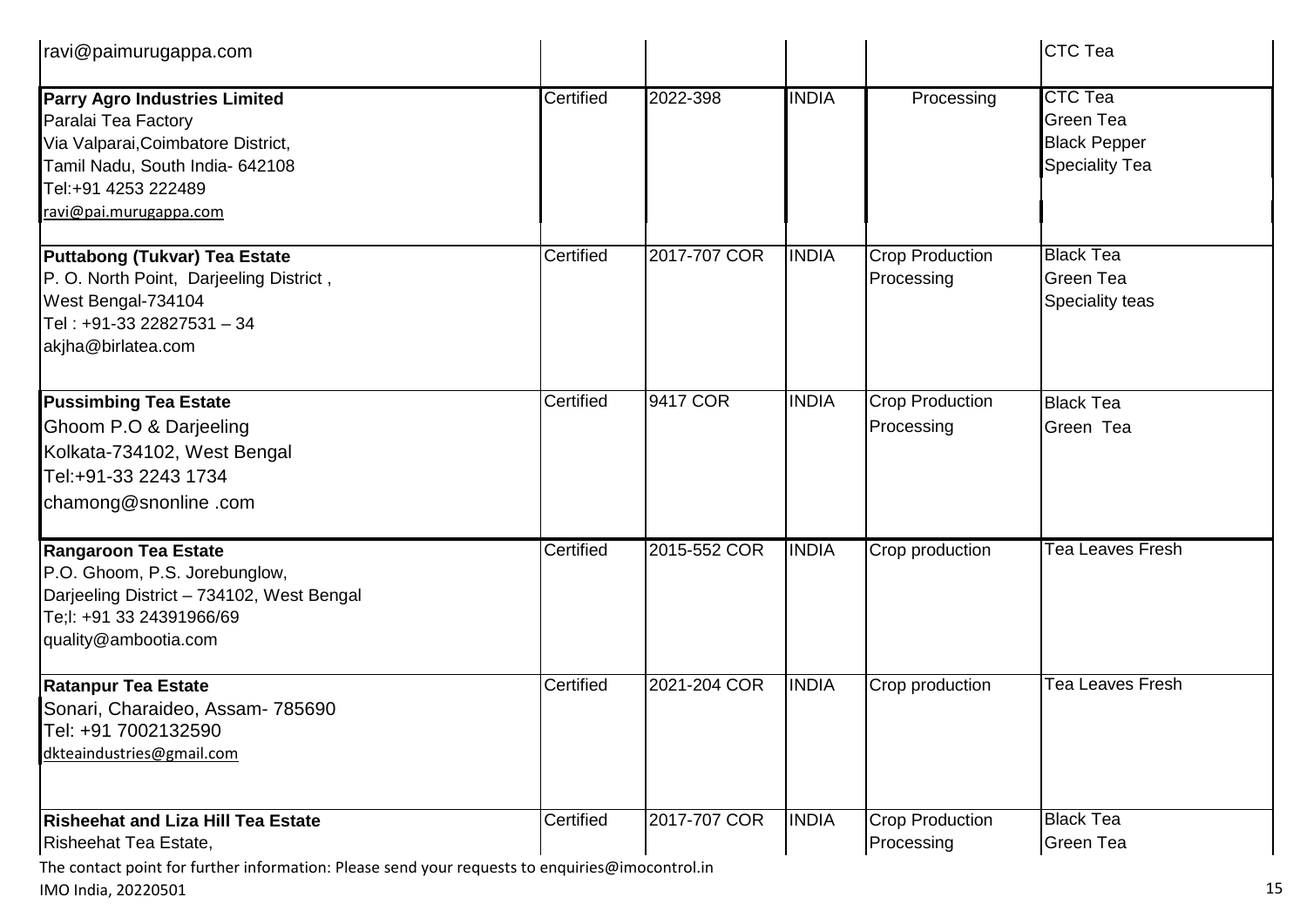| P.O.& District Darjeeling 734101, West Bengal<br>Tel: +91-33 22827531- 34<br>akjha@birlatea.com                                                                                                                                                                        |           |              |              |                                                 | <b>Speciality teas</b>                                                                        |
|------------------------------------------------------------------------------------------------------------------------------------------------------------------------------------------------------------------------------------------------------------------------|-----------|--------------|--------------|-------------------------------------------------|-----------------------------------------------------------------------------------------------|
| <b>Rungmook Cedars Tea Estate</b><br>P.O. Sonada, Dist. Darjeeling,<br>West Bengal, 734 219<br>Tel: +91 33 24391966-69<br>quality@ambootia.com                                                                                                                         | Certified | 2015-551 COR | <b>INDIA</b> | Crop production<br>Processing                   | <b>Green Tea</b><br><b>Black Tea</b><br><b>Speciality Tea</b><br><b>Herbs</b>                 |
| <b>SAMTFMACS- Central Processing Unit</b><br>Thuraiguda, Chinalabudu,<br>Araku Valley, Vishakapatnam,<br>Andhra Pradesh- 531149<br>Tel: +91- 8936 249261, +91-40 23556491<br>david@naandi.org                                                                          | Certified | 27449 COR    | <b>INDIA</b> | Processing                                      | Arabica Coffee<br><b>Black Pepper</b><br><b>White Pepper</b><br>Fruits<br><b>Spices</b>       |
| <b>SAMTFMACS 1- Hattaguda</b><br>Thuraiguda, Chinalabudu,<br>Araku Valley, Vishakapatnam,<br>Andhra Pradesh- 531149<br>Tel: +91- 8936 249261, +91-40 23556491<br>david@naandi.org                                                                                      | Certified | 27449a COR   | <b>INDIA</b> | <b>Crop Production</b><br>(Group Certification) | <b>Arabica Coffee</b><br>Pepper<br><b>Fruits</b><br><b>Spices</b><br>Cereals<br><b>Pulses</b> |
| <b>SAMTFMACS 2- Girliguda</b><br>Girliguda, Baski,<br>Araku Valley, Vishakapatnam,<br>Andhra Pradesh- 531149<br>Tel: +91- 8936 249261, +91-40 23556491<br>david@naandi.org                                                                                             | Certified | 27449b COR   | <b>INDIA</b> | <b>Crop Production</b><br>(Group Certification) | <b>Arabica Coffee</b><br>Pepper<br><b>Fruits</b><br><b>Spices</b><br>Cereals<br><b>Pulses</b> |
| <b>SAMTFMACS 3- Baskibeddaguda</b><br>Baskibeddaguda, Madaguda,<br>Araku Valley, Vishakapatnam,<br>Andhra Pradesh- 531149<br>Tel: +91- 8936 249261, +91-40 23556491<br>The contact point for further information: Please send your requests to enquiries@imocontrol.in | Certified | 27449c COR   | <b>INDIA</b> | <b>Crop Production</b><br>(Group Certification) | <b>Arabica Coffee</b><br>Pepper<br><b>Fruits</b><br><b>Spices</b><br>Cereals                  |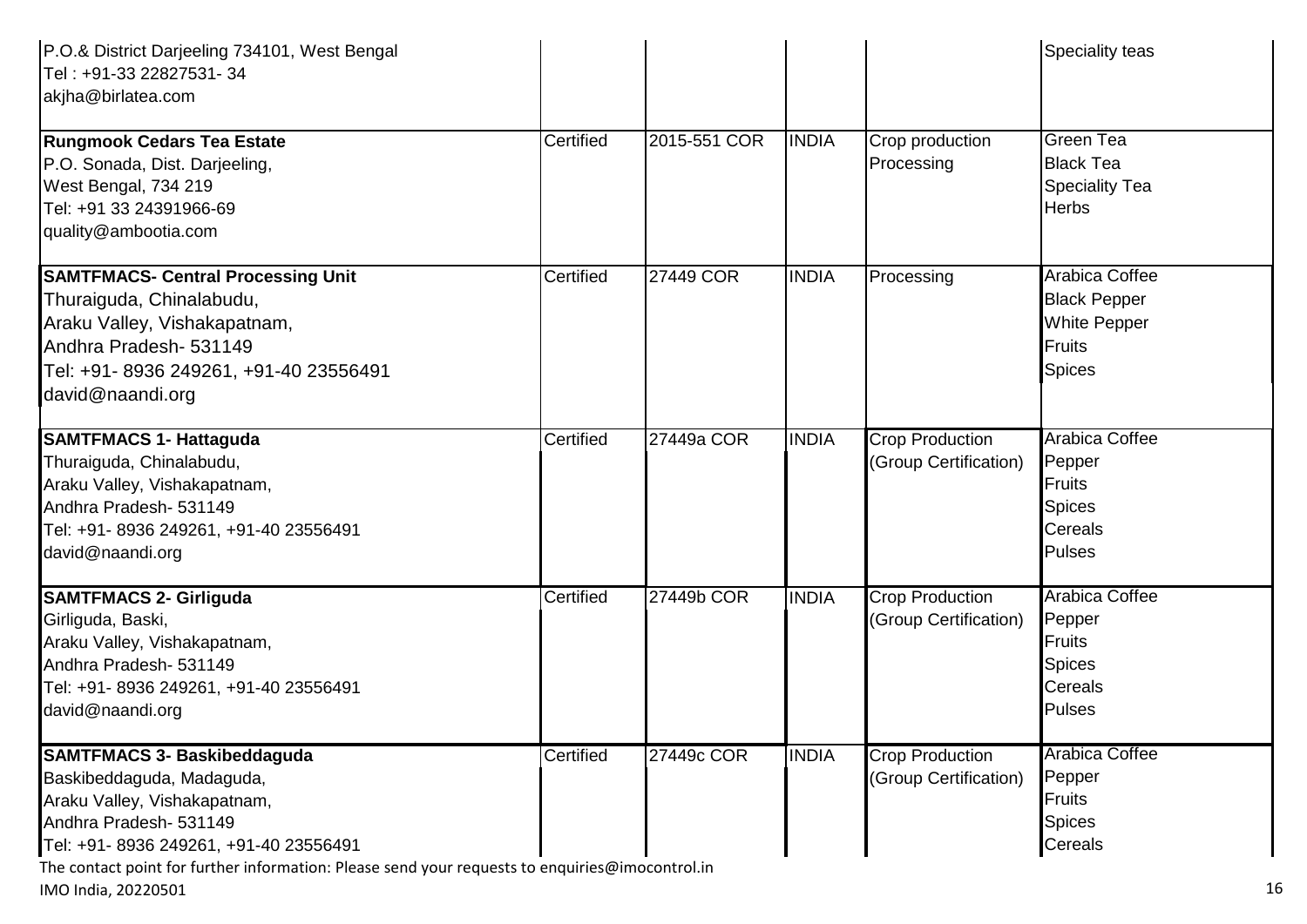| david@naandi.org                                                                                                                                                                                     |           |            |              |                                                 | Pulses                                                                                               |
|------------------------------------------------------------------------------------------------------------------------------------------------------------------------------------------------------|-----------|------------|--------------|-------------------------------------------------|------------------------------------------------------------------------------------------------------|
| <b>SAMTFMACS 4- Kabadajamguda</b><br>Kabadajamguda, Guntaganella, Dumbriguda<br>Araku Valley, Vishakapatnam,<br>Andhra Pradesh- 531151<br>Tel: +91- 8936 249261, +91-40 23556491<br>david@naandi.org | Certified | 27449d COR | <b>INDIA</b> | <b>Crop Production</b><br>(Group Certification) | <b>Arabica Coffee</b><br>Pepper<br><b>Fruits</b><br><b>Spices</b><br><b>Cereals</b><br>Pulses        |
| <b>SAMTFMACS 5- Guntagannela</b><br>Guntaganela, Dumbriguda,<br>Araku Valley, Vishakapatnam,<br>Andhra Pradesh- 531151<br>Tel: +91- 8936 249261, +91-40 23556491<br>david@naandi.org                 | Certified | 27449e COR | <b>INDIA</b> | <b>Crop Production</b><br>(Group Certification) | Arabica Coffee<br>Pepper<br><b>Fruits</b><br><b>Spices</b><br><b>Cereals</b><br>Pulses               |
| <b>SAMTFMACS 6- Gummaguda</b><br>Gummaguda, Arama, Dumbriguda,<br>Araku Valley, Vishakapatnam,<br>Andhra Pradesh- 531151<br>Tel: +91- 8936 249261, +91-40 23556491<br>david@naandi.org               | Certified | 27449f COR | <b>INDIA</b> | Crop Production<br>(Group Certification)        | <b>Arabica Coffee</b><br>Pepper<br>Fruits<br><b>Spices</b><br><b>Cereals</b><br>Pulses               |
| <b>SAMTFMACS 7- Kolaput</b><br>Kollaputtu, Dumbriguda,<br>Araku Valley, Vishakapatnam,<br>Andhra Pradesh- 531151<br>Tel: +91- 8936 249261, +91-40 23556491<br>david@naandi.org                       | Certified | 27449g COR | <b>INDIA</b> | <b>Crop Production</b><br>(Group Certification) | <b>Arabica Coffee</b><br>Pepper<br><b>Fruits</b><br><b>Spices</b><br><b>Cereals</b><br><b>Pulses</b> |
| <b>SAMTFMACS 8- Kithlangi</b><br>Kithalangi, Dumbriguda,<br>Araku Valley, Vishakapatnam,<br>Andhra Pradesh- 531151<br>Tel: +91- 8936 249261, +91-40 23556491<br>david@naandi.org                     | Certified | 27449h COR | <b>INDIA</b> | <b>Crop Production</b><br>(Group Certification) | Arabica Coffee<br>Pepper<br><b>Fruits</b><br><b>Spices</b><br><b>Cereals</b><br><b>Pulses</b>        |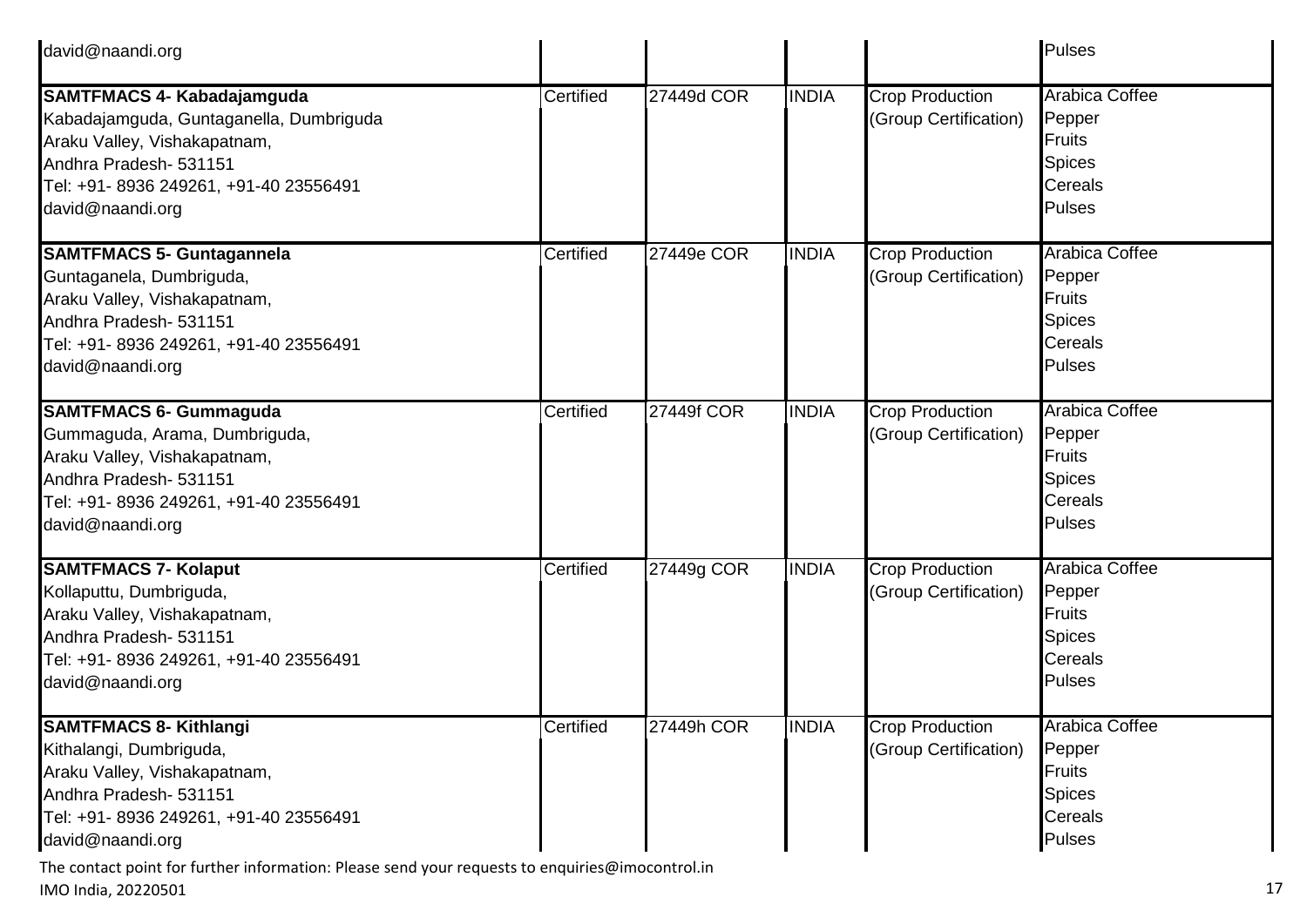| <b>SAMTFMACS 9- Champapati</b><br>Champapati, Pothangi, Dumbriguda,<br>Araku Valley, Vishakapatnam,<br>Andhra Pradesh- 531151<br>Tel: +91- 8936 249261, +91-40 23556491<br>david@naandi.org    | Certified | 27449i COR | <b>INDIA</b> | <b>Crop Production</b><br>(Group Certification) | <b>Arabica Coffee</b><br>Pepper<br><b>Fruits</b><br><b>Spices</b><br>Cereals<br><b>Pulses</b> |
|------------------------------------------------------------------------------------------------------------------------------------------------------------------------------------------------|-----------|------------|--------------|-------------------------------------------------|-----------------------------------------------------------------------------------------------|
| <b>SAMTFMACS 10- Sagara</b><br>Sagara, Dumbriguda<br>Araku Valley, Vishakapatnam,<br>Andhra Pradesh- 531151<br>Tel: +91- 8936 249261, +91-40 23556491<br>david@naandi.org                      | Certified | 27449j COR | <b>INDIA</b> | <b>Crop Production</b><br>(Group Certification) | <b>Arabica Coffee</b><br>Pepper<br><b>Fruits</b><br><b>Spices</b><br><b>Cereals</b><br>Pulses |
| <b>SAMTFMACS 11- Besupuram</b><br>Beesupuram, Eguvasobha, Ananthagiri,<br>Araku Valley, Vishakapatnam,<br>Andhra Pradesh- 531145<br>Tel: +91- 8936 249261, +91-40 23556491<br>david@naandi.org | Certified | 27449k COR | <b>INDIA</b> | <b>Crop Production</b><br>(Group Certification) | <b>Arabica Coffee</b><br>Pepper<br><b>Fruits</b><br><b>Spices</b><br>Cereals<br>Pulses        |
| <b>SAMTFMACS 12- Barojola</b><br>Barojola, Ananthagiri,<br>Araku Valley, Vishakapatnam,<br>Andhra Pradesh- 531145<br>Tel: +91- 8936 249261, +91-40 23556491<br>david@naandi.org                | Certified | 274491 COR | <b>INDIA</b> | <b>Crop Production</b><br>(Group Certification) | <b>Arabica Coffee</b><br>Pepper<br><b>Fruits</b><br><b>Spices</b><br>Cereals<br><b>Pulses</b> |
| <b>SAMTFMACS 13- Liviti</b><br>Liviti, Rapa, Hukumpeta,<br>Araku Valley, Vishakapatnam,<br>Andhra Pradesh- 531077<br>Tel: +91- 8936 249261, +91-40 23556491<br>david@naandi.org                | Certified | 27449m COR | <b>INDIA</b> | <b>Crop Production</b><br>(Group Certification) | <b>Arabica Coffee</b><br>Pepper<br><b>Fruits</b><br><b>Spices</b><br><b>Cereals</b><br>Pulses |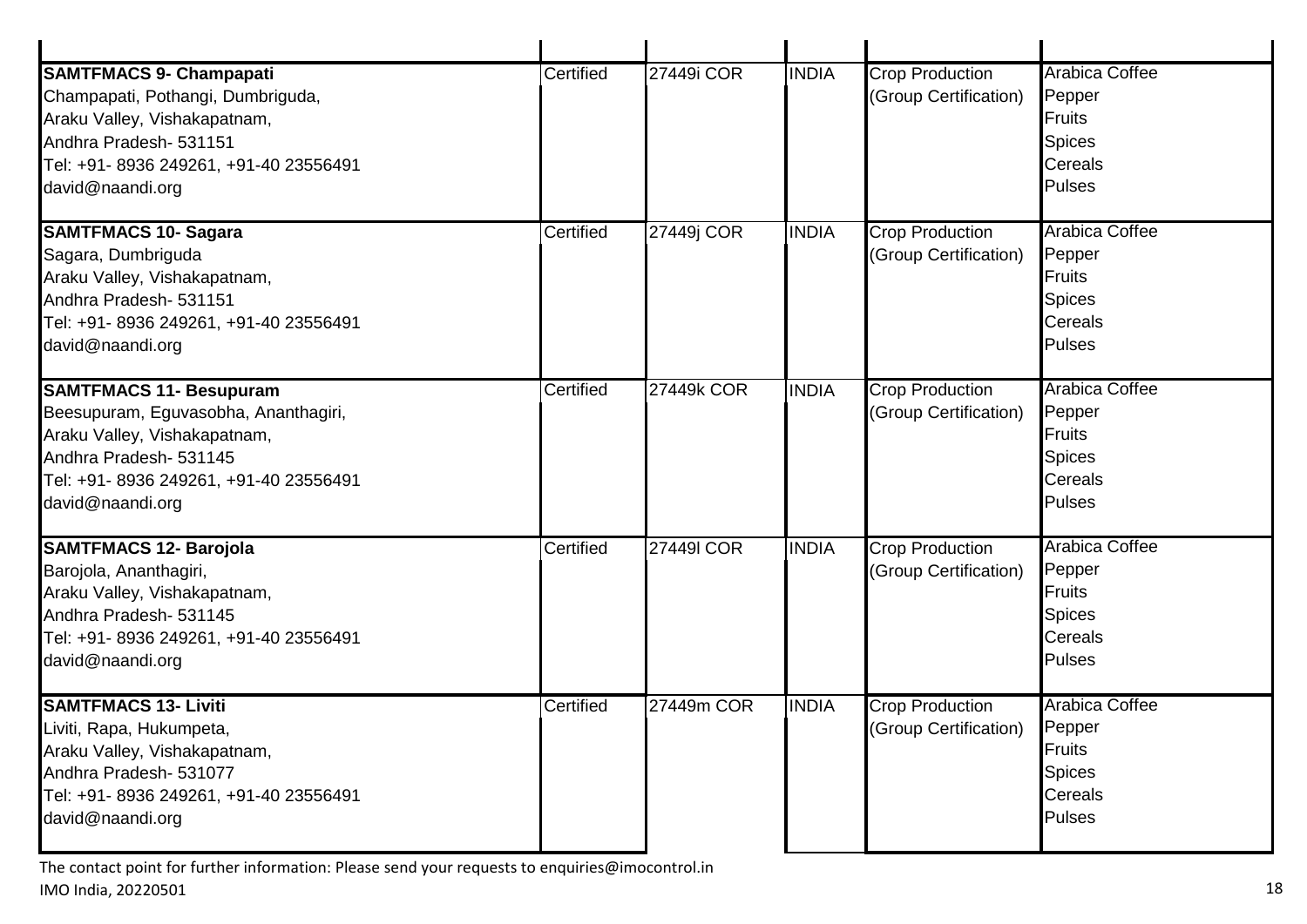| <b>SAMTFMACS 14- K.Thadiput</b><br>Kuthangi, Thadiput, Rapa, Hukumpeta,<br>Araku Valley, Vishakapatnam,<br>Andhra Pradesh- 531077<br>Tel: +91- 8936 249261, +91-40 23556491<br>david@naandi.org       | Certified | 27449n COR | <b>INDIA</b> | <b>Crop Production</b><br>(Group Certification) | Arabica Coffee<br>Pepper<br><b>Fruits</b><br><b>Spices</b><br>Cereals<br><b>Pulses</b>        |
|-------------------------------------------------------------------------------------------------------------------------------------------------------------------------------------------------------|-----------|------------|--------------|-------------------------------------------------|-----------------------------------------------------------------------------------------------|
| <b>SAMTFMACS 15- Merkachinta</b><br>Merkachinta, Rapa, Hukumpeta,<br>Araku Valley, Vishakapatnam,<br>Andhra Pradesh- 531077<br>Tel: +91- 8936 249261, +91-40 23556491<br>david@naandi.org             | Certified | 27449o COR | <b>INDIA</b> | <b>Crop Production</b><br>(Group Certification) | <b>Arabica Coffee</b><br>Pepper<br><b>Fruits</b><br><b>Spices</b><br>Cereals<br><b>Pulses</b> |
| <b>SAMTFMACS 16- Bangarumetta</b><br>Bangarumetta, Vanugupalle, Paderu,<br>Araku Valley, Vishakapatnam,<br>Andhra Pradesh- 531024<br>Tel: +91- 8936 249261, +91-40 23556491<br>david@naandi.org       | Certified | 27449p COR | <b>INDIA</b> | <b>Crop Production</b><br>(Group Certification) | <b>Arabica Coffee</b><br>Pepper<br>Fruits<br><b>Spices</b><br>Cereals<br><b>Pulses</b>        |
| <b>SAMTFMACS 17- Cheedimetta</b><br>Cheedimetta, Devarapalle, Paderu,<br>Araku Valley, Vishakapatnam,<br>Andhra Pradesh- 531024<br>Tel: +91- 8936 249261, +91-40 23556491<br>david@naandi.org         | Certified | 27449q COR | <b>INDIA</b> | <b>Crop Production</b><br>(Group Certification) | <b>Arabica Coffee</b><br>Pepper<br><b>Fruits</b><br><b>Spices</b><br>Cereals<br><b>Pulses</b> |
| <b>SAMTFMACS 18- M.Kodaputtu</b><br>M.Kodaputtu, Pedakondapalle, Peda Bayalu,<br>Araku Valley, Vishakapatnam,<br>Andhra Pradesh- 531049<br>Tel: +91- 8936 249261, +91-40 23556491<br>david@naandi.org | Certified | 27449r COR | <b>INDIA</b> | <b>Crop Production</b><br>(Group Certification) | <b>Arabica Coffee</b><br>Pepper<br>Fruits<br><b>Spices</b>                                    |
| <b>SAMTFMACS 19- Cheruvupakalu</b>                                                                                                                                                                    | Certified | 27449s COR | <b>INDIA</b> | <b>Crop Production</b>                          | <b>Arabica Coffee</b>                                                                         |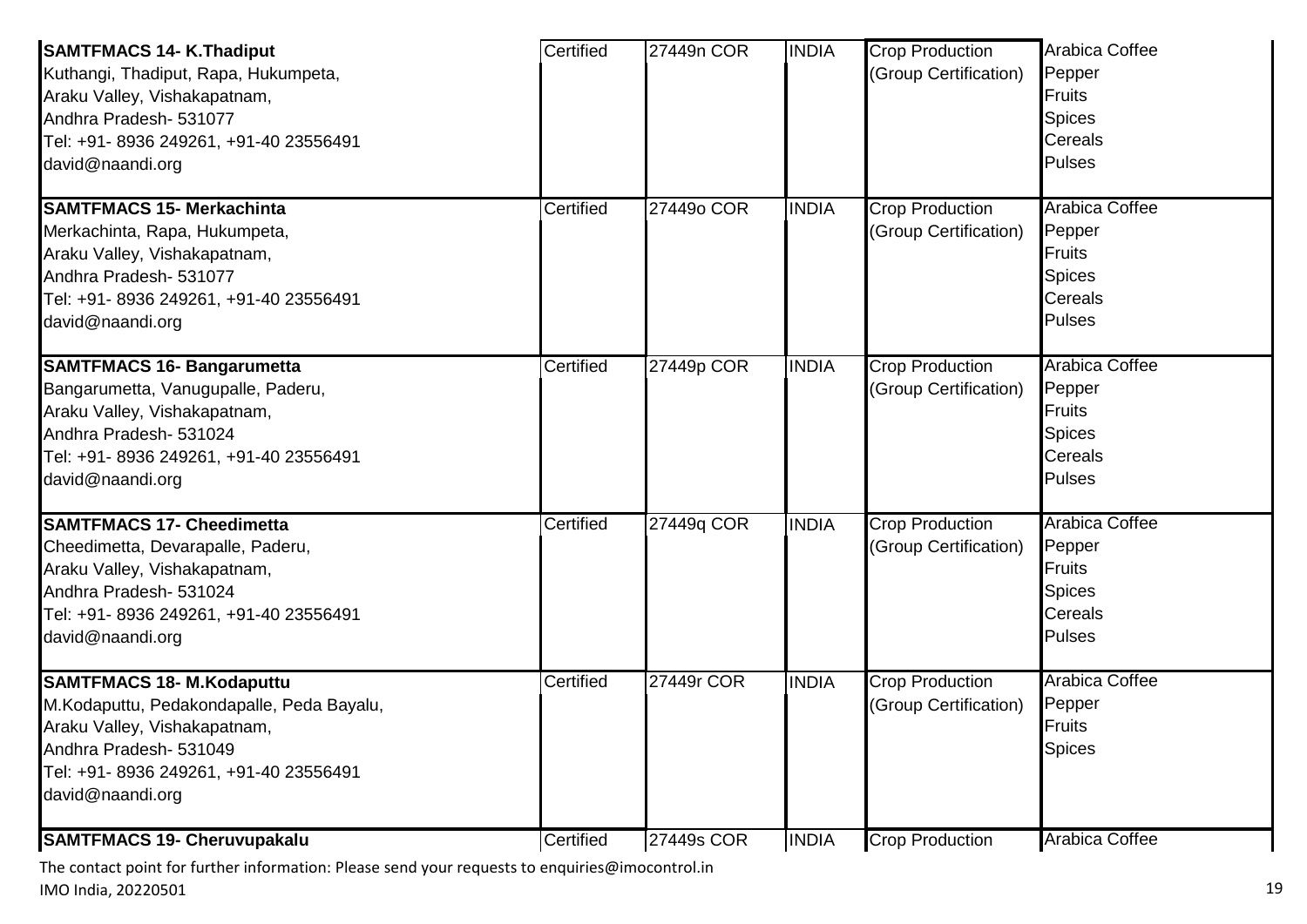| Cheruvupakalu, Kilagada, Munchingi Puttu,<br>Araku Valley, Vishakapatnam,<br>Andhra Pradesh- 531049<br>Tel: +91- 8936 249261, +91-40 23556491<br>david@naandi.org                                     |           |            |              | (Group Certification)                           | Pepper<br><b>Fruits</b><br><b>Spices</b><br><b>Cereals</b><br>Pulses                                 |
|-------------------------------------------------------------------------------------------------------------------------------------------------------------------------------------------------------|-----------|------------|--------------|-------------------------------------------------|------------------------------------------------------------------------------------------------------|
| <b>SAMTFMACS 20- Sologomput</b><br>Sologomput, Bangarumetta, Munchingi Puttu,<br>Araku Valley, Vishakapatnam,<br>Andhra Pradesh- 531049<br>Tel: +91- 8936 249261, +91-40 23556491<br>david@naandi.org | Certified | 27449t COR | <b>INDIA</b> | <b>Crop Production</b><br>(Group Certification) | <b>Arabica Coffee</b><br>Pepper<br><b>Fruits</b><br><b>Spices</b><br><b>Cereals</b><br>Pulses        |
| <b>SAMTFMACS 21- Mathyapuram</b><br>Mathyapuram, Hukumpeta,<br>Araku Valley, Vishakapatnam,<br>Andhra Pradesh- 531077<br>Tel: +91- 8936 249261, +91-40 23556491<br>david@naandi.org                   | Certified | 27449u COR | <b>INDIA</b> | <b>Crop Production</b><br>(Group Certification) | <b>Arabica Coffee</b><br>Pepper<br><b>Fruits</b><br><b>Spices</b><br><b>Cereals</b><br><b>Pulses</b> |
| <b>SAMTFMACS 22- Kotnapalli</b><br>Kotnapalli, Hukumpetta<br>Araku Valley, Vishakapatnam,<br>Andhra Pradesh- 531077<br>Tel: +91- 8936 249261, +91-40 23556491<br>david@naandi.org                     | Certified | 27449v COR | <b>INDIA</b> | <b>Crop Production</b><br>(Group Certification) | <b>Arabica Coffee</b><br>Pepper<br><b>Fruits</b><br><b>Spices</b><br><b>Cereals</b><br>Pulses        |
| <b>SAMTFMACS 23- Kodele</b><br>Mattam, Hukumpetta<br>Araku Valley, Vishakapatnam,<br>Andhra Pradesh- 531077<br>Tel: +91- 8936 249261, +91-40 23556491<br>david@naandi.org                             | Certified | 27449w COR | <b>INDIA</b> | <b>Crop Production</b><br>(Group Certification) | <b>Arabica Coffee</b><br>Pepper<br><b>Fruits</b><br><b>Spices</b><br>Cereals<br><b>Pulses</b>        |
| <b>SAMTFMACS 24- Thalabthota</b><br>Enugurai, Munchingput                                                                                                                                             | Certified | 27449x COR | <b>INDIA</b> | <b>Crop Production</b><br>(Group Certification) | <b>Arabica Coffee</b><br>Pepper                                                                      |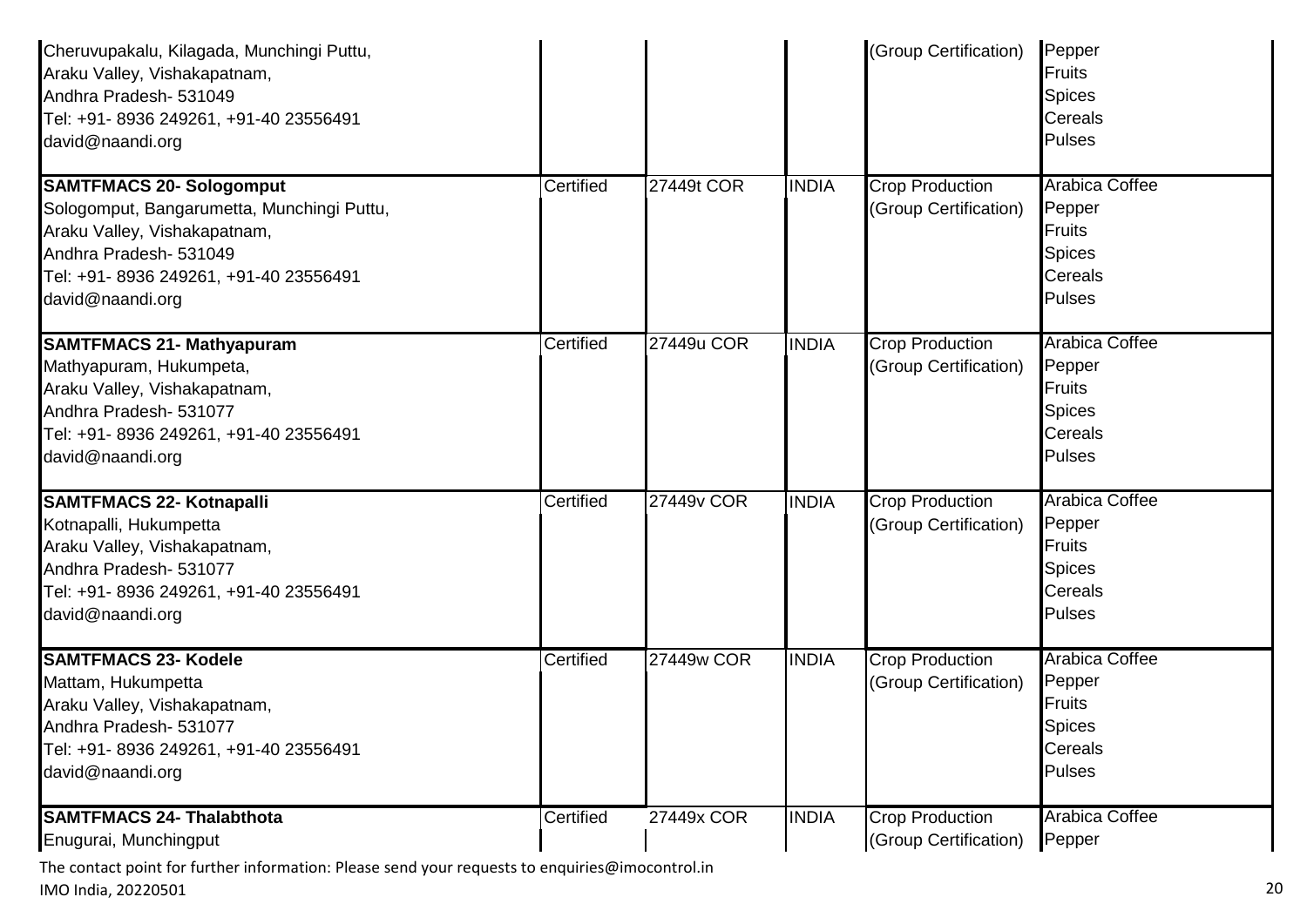| Araku Valley, Vishakapatnam,<br>Andhra Pradesh- 531049<br>Tel: +91- 8936 249261, +91-40 23556491<br>david@naandi.org                                                                          |           |               |              |                                                 | Fruits<br><b>Spices</b><br>Cereals<br><b>Pulses</b>                                                                                                  |
|-----------------------------------------------------------------------------------------------------------------------------------------------------------------------------------------------|-----------|---------------|--------------|-------------------------------------------------|------------------------------------------------------------------------------------------------------------------------------------------------------|
| Sarg - Garhwal Nijmola 2<br>Village Nijmula, P.O. Gadi, Dist - Chamoli,<br>Uttarakhand, 246 424<br>Tel: +91 7906700807<br>sargdehradun@gmail.com                                              | Certified | 2017-740b COR | <b>INDIA</b> | <b>Crop Production</b><br>(Group Certification) | Amaranthus<br><b>Hill Red Paddy</b><br><b>Millets</b><br><b>Red Kidney Beans</b><br><b>Buckwheat</b><br>Wheat<br>Potato<br><b>Barley</b><br>Soyabean |
| <b>Sepoydhoorah Tea Estate</b><br>Tindharia, Darjeeling, West Bengal- 734223<br>Tel: +91-33 24391966<br>quality@ambootia.com                                                                  | Certified | 27070 COR     | <b>INDIA</b> | Crop production<br>Processing                   | <b>Black Tea</b><br><b>Green Tea</b><br><b>Speciality Tea</b>                                                                                        |
| <b>Shree Dwarika Tea Estate</b><br>P.O., North Point, Darjeeling-734104,<br>West Bengal, India<br>Tel: +91 9547954502/3330936400<br>chamong@snonline.com,                                     | Certified | 26258 COR     | <b>INDIA</b> | <b>Crop Production</b><br>Processing            | <b>Black Tea</b><br>Green Tea                                                                                                                        |
| Singbulli Tea Estate - Manjushree Agriculture Projects Pvt.<br>Ltd.<br>P.O Phuguri, P.S. Mirik,<br>Darjeeling District-734218 West Bengal<br>Tel: +91-33 22827531 - 34<br>dberlia01@gmail.com | Certified | 2020 315 COR  | <b>INDIA</b> | <b>Crop Production</b><br>Processing            | <b>Black Tea</b><br>Green Tea<br>Speciality teas                                                                                                     |
| <b>Sivitar Tea Estate</b><br>P.O., Mahanadi. Darjeeling District, 734203                                                                                                                      | Certified | 26697 COR     | <b>INDIA</b> | <b>Crop Production</b>                          | <b>Tea Green Leaf Fresh</b><br><b>Fruits</b>                                                                                                         |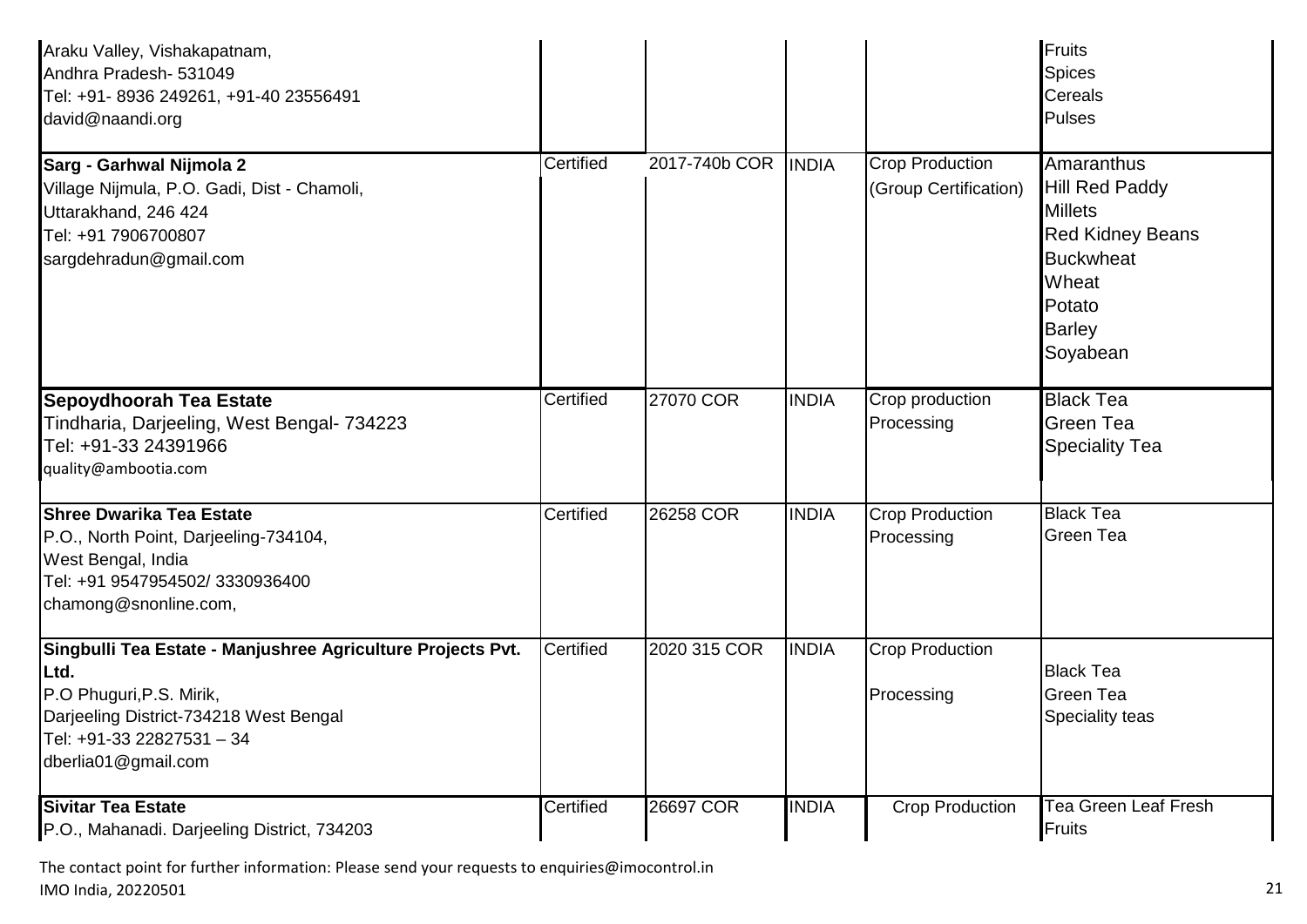| Tel: 33 2439 1966<br>quality@ambootia.com                                                                                                                                             |           |              |              |                                                 | Aromatic crops<br>Moringa,                                                             |
|---------------------------------------------------------------------------------------------------------------------------------------------------------------------------------------|-----------|--------------|--------------|-------------------------------------------------|----------------------------------------------------------------------------------------|
| <b>Soom Tea Estate</b><br>North Point, Darjeeling District<br>West Bengal-734104, India<br>Tel:+91 33 22203742<br>soomte2001@gmail.com                                                | Certified | 26271 COR    | <b>INDIA</b> | <b>Crop Production</b><br>Processing            | <b>Black Tea</b><br>Green Tea                                                          |
| <b>Sungma Tea Estate</b><br>P.O. Pokhriabong, Darjeeling District<br>West Bengal-734 216,<br>Tel: +91-33 22827531 - 34<br>akjha@birlatea.com                                          | Certified | 28142 COR    | <b>INDIA</b> | <b>Crop Production</b><br>Processing            | <b>Black Tea</b><br><b>Green Tea</b><br>Speciality teas                                |
| <b>Stanes Amalgamated Estates Limited</b><br>Kotada Group, "SAE Gardens",<br>3 A & B, Kamraj Road,<br>Coimbatore, Tamilnadu, 641 018<br>Tel: +91 4266 276333<br>welbecktea@saetea.com | Certified | 22065 COR    | <b>INDIA</b> | <b>Crop Production</b><br>Processing<br>Trading | <b>Black Tea</b><br>Green Tea<br><b>Dried Herbs</b><br>Eucalyptus oil<br><b>Fruits</b> |
| Stanes Amalgamated Estates Limited - Kotada Estate<br>Kotada Estate & Post, Kothagiri,<br>The Nilgiris, 643 236, Tamil Nadu<br>Tel: +91 422 22223942<br>saeteaadmin@saetea.com        | Certified | 2021-063 COR | <b>INDIA</b> | Processing                                      | <b>Black Tea</b><br><b>Green Tea</b><br><b>CTC Tea</b><br><b>Speciality Tea</b>        |
| <b>Swamy &amp; Swamy Plantations Pvt Ltd</b><br>No.141, Govt. ITI Road,<br>High Field, Coonoor, The Nilgiris<br>Tel: +91 423-2230840<br>highfieldtea@gmail.com                        | Certified | 2018-311 COR | <b>INDIA</b> | <b>Crop Production</b>                          | <b>Tea Leaves Fresh</b>                                                                |
| <b>TATA Coffee Limited</b>                                                                                                                                                            | Certified | 21148 COR    | <b>INDIA</b> | <b>Crop Production</b>                          | Coffee Robusta Berry                                                                   |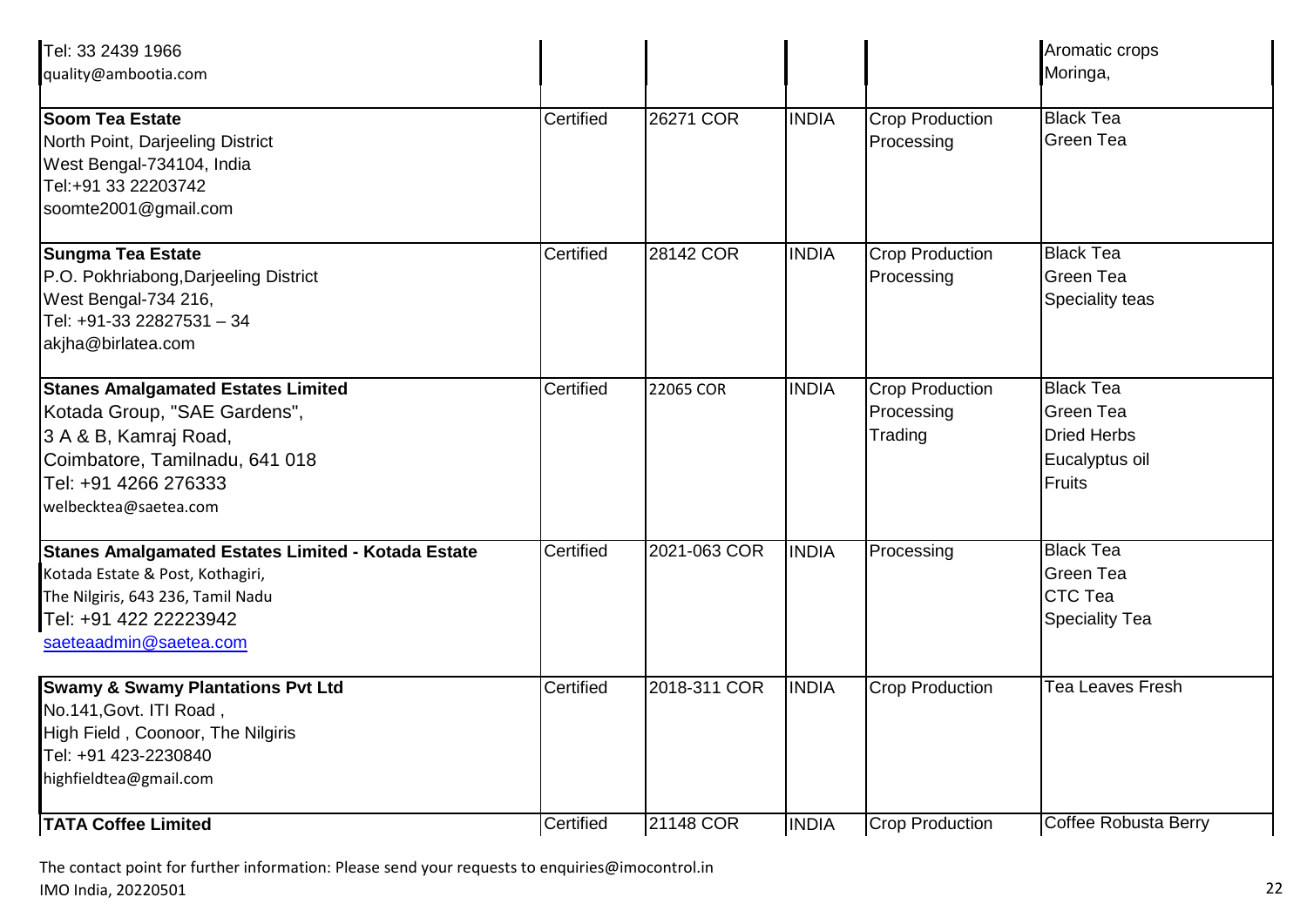| <b>TATA Coffee Organic Project,</b><br>Pollibetta, Kodagu District, Karnataka-571215<br>Tel: +91 8274-251411<br>balmany@tatacoffee.com                                                                               |           |           |              |                                      | Arecanut<br><b>Green Pepper</b>                                                                                    |
|----------------------------------------------------------------------------------------------------------------------------------------------------------------------------------------------------------------------|-----------|-----------|--------------|--------------------------------------|--------------------------------------------------------------------------------------------------------------------|
| <b>TATA Coffee Limited</b><br><b>TATA Coffee Organic Project,</b><br>Pollibetta, Kodagu District, Karnataka-571215<br>Tel: +91 8274-251411<br>balmany@tatacoffee.com                                                 | Certified | 21148 COR | <b>INDIA</b> | Processing                           | <b>Coffee Robusta Parchment</b><br>Coffee Robusta Cherry<br><b>Clean Coffee</b><br><b>Black &amp; White Pepper</b> |
| <b>TATA Consumer Products Limited</b><br>Instant Tea operations, 100% Export Oriented Unit,<br>Post Box No.3, Munnar, Kerala-685612, India<br>Tel: 08547858309<br>Instanttea.divn@tataconsumer.com,                  | Certified | 26414 COR | <b>INDIA</b> | Processing                           | Instant Tea Powder/Liquid                                                                                          |
| <b>Thiashola Plantations Limited</b><br>Thiashola Estate, Thiashola Post, The Nilgiris-645219<br>Tamilnadu, India<br>Tel: +91 4232 509 897<br>thiashola-07@yahoo.com                                                 | Certified | 26347 COR | <b>INDIA</b> | <b>Crop Production</b><br>Processing | <b>Black Tea</b><br><b>Green Tea</b><br><b>Speciality Tea</b><br><b>Decaffeinated Teas</b>                         |
| <b>Tamil Nadu Tea Plantation Corporation Limited</b><br><b>TANTEA Organic Farm</b><br>Coonoor, The Nilgiris, Tamilnadu 643101<br>Tel:+91 423 2234476, 9443081863<br>tanteacnr@gmail.com,surendramohan@havukaltea.com | Certified | 2018-406  | <b>INDIA</b> | <b>Crop Production</b>               | <b>Tea Leaves Fresh</b>                                                                                            |
| <b>Tukdah Tea Estate</b><br>Ghoom, Rongli Rongloit,<br>Darjeeling, West Bengal- 734102<br>Tel: +91-33 330532491<br>bdtcpt@dataone.in                                                                                 | Certified | 27067 COR | <b>INDIA</b> | Crop production<br>Processing        | <b>Black Tea</b><br><b>Green Tea</b>                                                                               |
| <b>Tumsong Tea Estate</b>                                                                                                                                                                                            | Certified | 9951 COR  | <b>INDIA</b> | Crop production                      | <b>Black Tea</b>                                                                                                   |